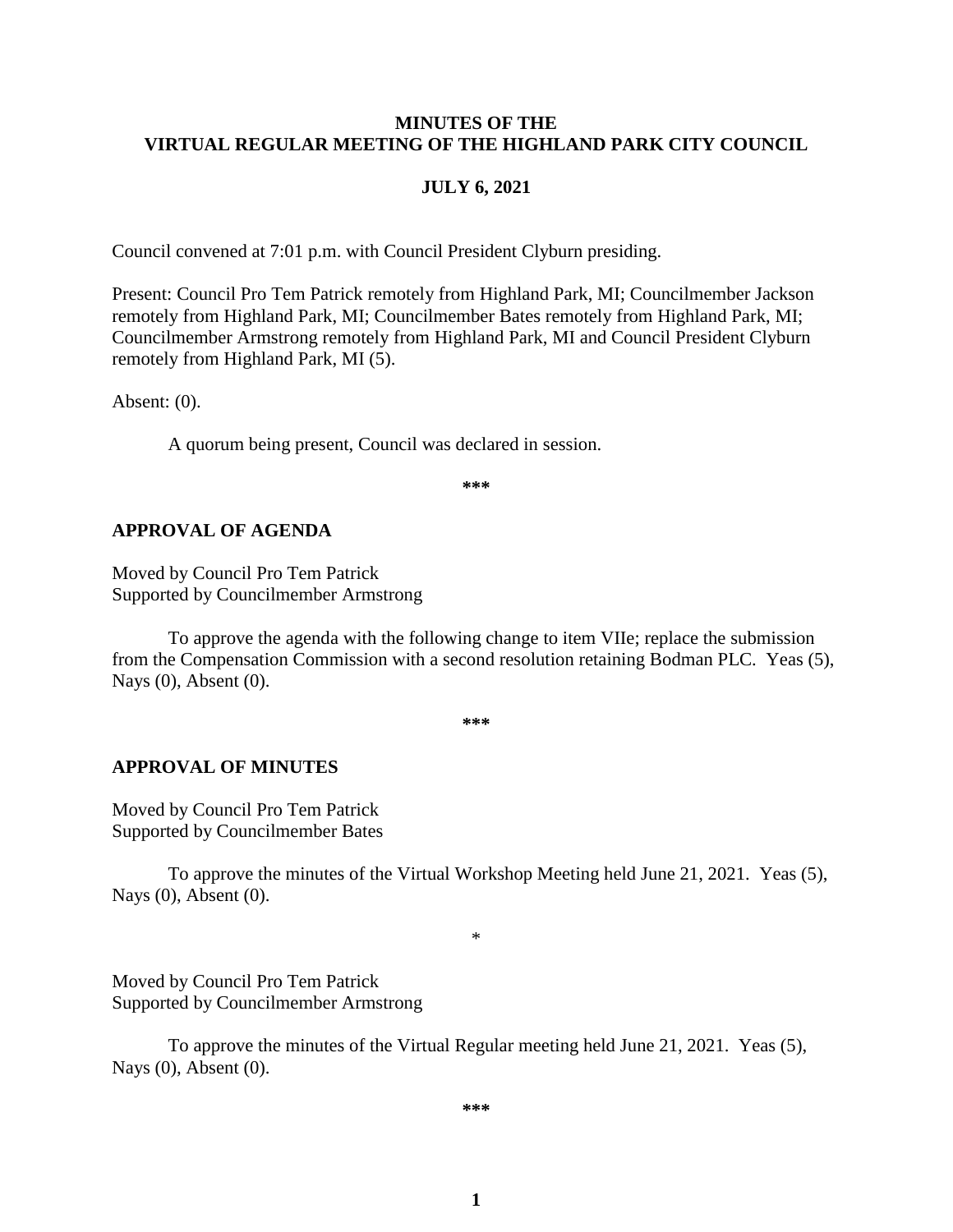#### **CITY CLERK 07-04-21 V**

The following resolution was submitted for approval.

Moved by Council Pro Tem Patrick Supported by Councilmember Armstrong

**BE IT RESOLVED** that District 1 encompasses two (2) precincts. Precinct 1- Downes Manor, 13725 John R and Precinct 2 Blackwell Municipal Complex 12050 Woodward Ave. Only voters registered in these precincts will be eligible to vote in this election;

**BE IT RESOLVED**, that all election inspectors serving for the Primary Election to be held on Tuesday, August 3, 2021 shall be paid on a fee basis; and the fee to be paid for Chairperson shall be the sum of \$175.00 and the fee to be paid for Inspector shall be the sum of \$150.00 each which includes \$10for attending the training session prior to the election.

**BE IT RESOLVED** that the following places are hereby designated as the polling places within the City of Highland Park for this election:

| PRECINCT | <b>LOCATION</b>                    | <b>ADDRESS</b>      |
|----------|------------------------------------|---------------------|
|          | Downes Manor                       | 13725 John R        |
|          | <b>Blackwell Municipal Complex</b> | 12050 Woodward Ave. |

**THEREFORE, BE IT RESOLVED** that pay for all election inspectors and the establishment of polling places and (1) A.V. Counting Board for all precincts for the Primary Election be approved. Yeas  $(5)$ , Nays  $(0)$ , Absent  $(0)$ .

**\*\*\***

### **CITY ADMINISTRATOR 07-06-21 VI a**

The following resolution was submitted for approval.

### **RESOLUTION AUTHORIZING 2021 CAPITAL IMPROVEMENT BONDS**

Moved by Councilmember Bates Supported by Council Pro Tem Patrick

**WHEREAS**, the City does hereby determine that it is necessary to pay all or part of the costs of acquiring, constructing, installing, repairing and improving certain capital improvements in the City, including sinkholes, sanitary sewer conduits, CCTV, sewer lining, and conducting a flow metering study, together with all necessary interests in land, rights-of way, appurtenances and attachments thereto (the "Project")**;** and

**WHEREAS**, the Project qualifies for the State of Michigan Clean Water Revolving Fund financing program administered by the Michigan Finance Authority (the "Authority") and the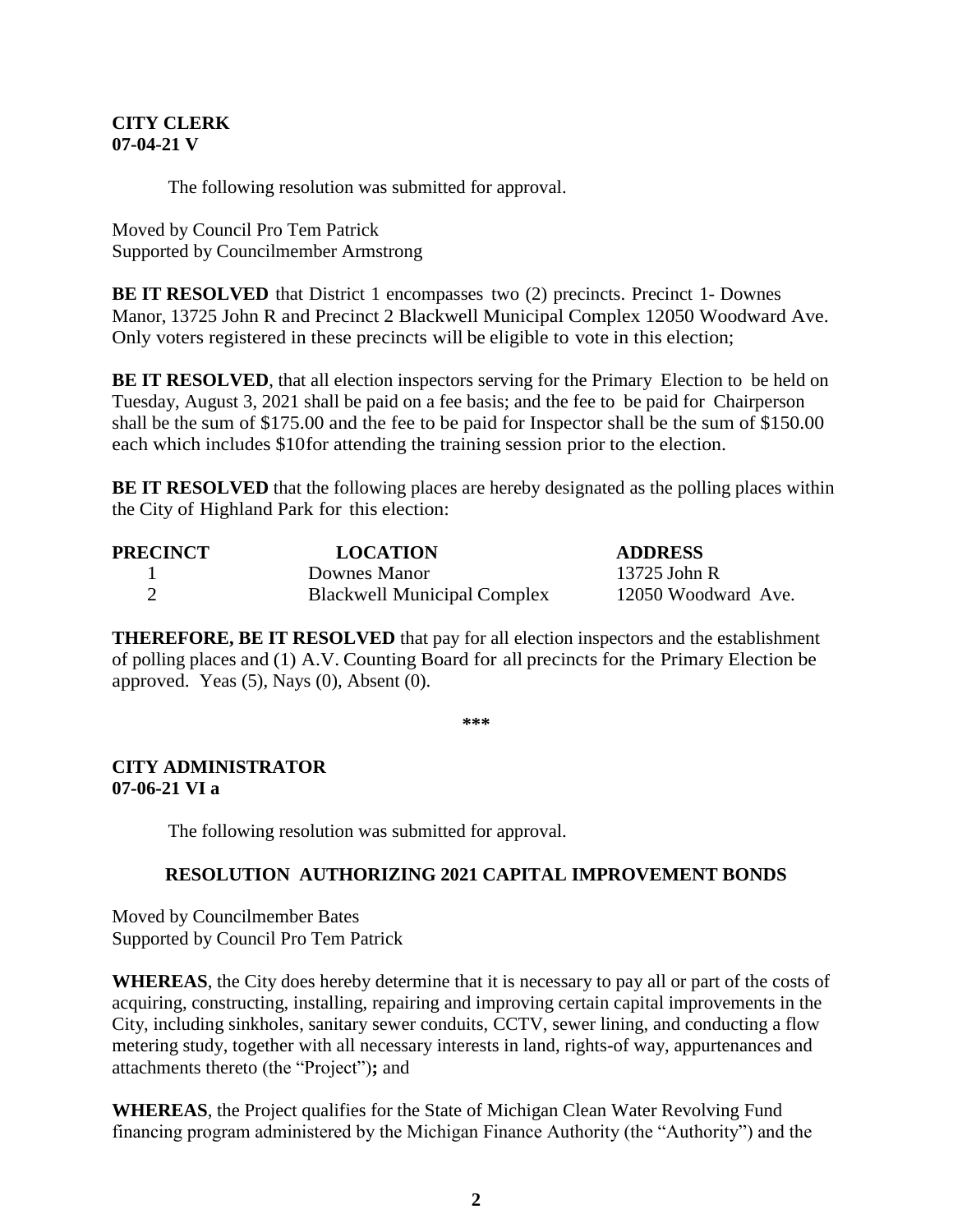Michigan Department of Environment, Great Lakes & Energy ("EGLE"), whereby the bonds of the City are sold to the Authority and bear interest at a fixed rate of not to exceed two percent and one eighths (2.125%) per annum; and

**WHEREAS**, the City Council deems it necessary to borrow the principal amount of not to exceed Two Million Dollars (\$2,000,000) and issue capital improvement bonds (the "Bonds") pursuant to Act 34, Public Acts of Michigan, 2001, as amended ("Act 34"), to finance the cost of the Project and to pay certain costs of issuance of the Bonds; and

**WHEREAS**, a notice of intent for bonds was published in accordance with Act 34 which provides that the capital improvement bonds may be issued without a vote of the electors of the City unless a proper petition for an election on the question of the issuance of the Bonds is filed with the City Clerk within a period of forty-five (45) days from the date of publication and as of this date no petition has been filed with the Clerk; and

**WHEREAS**, in connection with the sale of the Bonds to the Authority, the Authority is requiring that, in addition to a pledge of the City's limited tax, full faith, credit and resources, the Bonds be secured by a pledge, pursuant to the authority of Act 227, Public Acts of Michigan, 1985, as amended ("Act 227"), of the payments the City is eligible to receive from the State of Michigan under Act 140, Public Acts of Michigan, 1971, as amended, and other sources of revenues as defined in the Trust Indenture (as hereinafter defined) (collectively, "Distributable State Aid"); and

**WHEREAS**, the City previously entered into a certain Amended and Restated Debt Retirement Trust Agreement between the City and U.S. Bank National Association, as trustee (the "Trustee"), dated as of August 1, 2018, as supplemented (the "Trust Indenture"), in connection with the City's pledge of Distributable State Aid as security for certain outstanding obligations of the City ("Outstanding DSA Obligations") pursuant to the provisions of Act 227; and

**WHEREAS**, in connection with the issuance and sale of the Bonds to the Authority and the pledge of Distributable State Aid as security therefor, the City is required to enter into a supplemental indenture (the "Supplemental Indenture") with the Trustee to authorize the issuance of the Bonds as additional bonds to be secured by Distributable State Aid under the Trust Indenture.

# **NOW, THEREFORE, BE IT RESOLVED THAT:**

1. Authorization of Bonds; Bond Terms. Subject to no proper petition being filed within the 45-day period, bonds of the City designated 2021 CAPITAL IMPROVEMENT BONDS (LIMITED TAX GENERAL OBLIGATION) (the "Bonds") are authorized to be issued in the aggregate principal sum of not to exceed Two Million Dollars (\$2,000,000) as finally determined by order of the EGLE for the purpose of paying part of the cost of the Project, including the capitalized interest and the costs incidental to the issuance, sale and delivery of the Bonds. The Bonds shall be in the form of a single fully-registered, nonconvertible bond of the denomination of the full principal amount thereof, dated as of the date of delivery, payable in principal installments in the years 2022 through 2051 or as finally determined by the order of the EGLE at the time of sale of the Bonds and approved by the Authority and by the Mayor, the City Administrator, the City Clerk or the Finance Director of the City (each an "Authorized Officer"). Interest on the Bonds shall be payable on April 1 and October 1 of each year, commencing April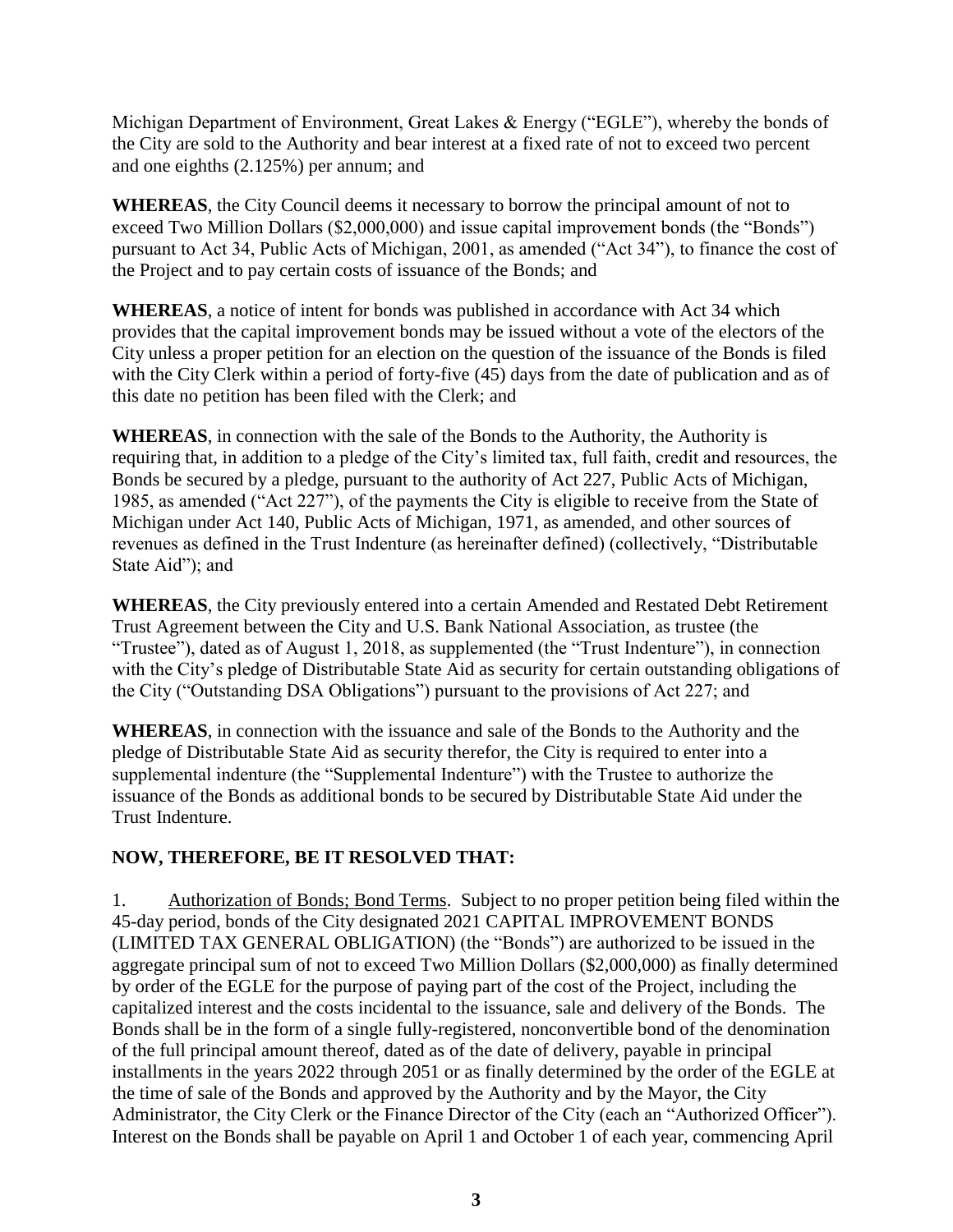1, 2022, or on such other interest payment dates as determined by an Authorized Officer at the time of the sale of the Bonds. Final determination of the principal amount of and interest on the Bonds and the payment dates and amounts of principal installments of the Bonds and interest thereon shall be evidenced by execution of the Bonds and of a purchase contract between the Authority and the City (the "Purchase Contract") and each of the Authorized Officers is authorized and directed to execute and deliver the Purchase Contract when it is in final form and to make the determinations set forth above.

The Bonds or principal installments thereof shall be subject to redemption prior to maturity at any time with the prior written consent of Authority on terms approved by Authority.

The Bonds shall bear interest at an interest rate per annum on the par value thereof as evidenced by execution of the Purchase Contract, but in any event not to exceed two and one eighths percent (2.125%) per annum, and any of the Authorized Officers as shall be appropriate shall deliver the Bonds in accordance with the delivery instructions of the Authority. The principal amount of the Bonds is expected to be drawn down by the City periodically, and interest on the principal amount drawn down shall accrue from the date such principal amount is drawn down by the City. The Bonds are also subject to the payment of "additional interest" as described in the form of the Bonds included in Section 6 of this Resolution.

The Bonds shall not be convertible or exchangeable into more than one fully-registered bond. Principal of and interest on the Bonds shall be payable as provided in the Bond form in Section 6 of this Resolution.

The Bonds or principal installments thereof shall be subject to prepayment at any time prior to maturity by the City with the prior approval of the Authority and on such terms as may be required by the Authority.

The City Treasurer shall record on the registration books payment by the City of each installment of principal or interest or both when made and the cancelled checks or other records evidencing such payments shall be returned to and retained by the City Treasurer.

Upon payment by the City of all outstanding principal of and interest on the Bonds, the Authority shall deliver the Bonds to the City for cancellation.

2. Execution of Bonds. The Mayor and the City Clerk are authorized to execute and deliver the Bonds in accordance with the delivery instructions of the Authority. The Bonds of this issue shall be executed in the name of the City with the manual or facsimile signatures of the Mayor and the City Clerk and shall have the seal of the City, or a facsimile thereof, printed or impressed on the Bonds. The Bonds bearing the manual or facsimile signatures of the Mayor and the City Clerk sold to the Authority shall require no further authentication.

3. Transfer Agent; Transfer of Bonds. The Trustee, acting as the bond registrar, transfer agent, and paying agent for the Bonds (the "Transfer Agent"), shall keep the books of registration for this issue on behalf of the City. Any Bond may be transferred upon such registration books by the registered owner of record, in person or by the registered owner's duly authorized attorney, upon surrender of the Bond for cancellation, accompanied by delivery of a duly executed written instrument of transfer in a form approved by the Transfer Agent.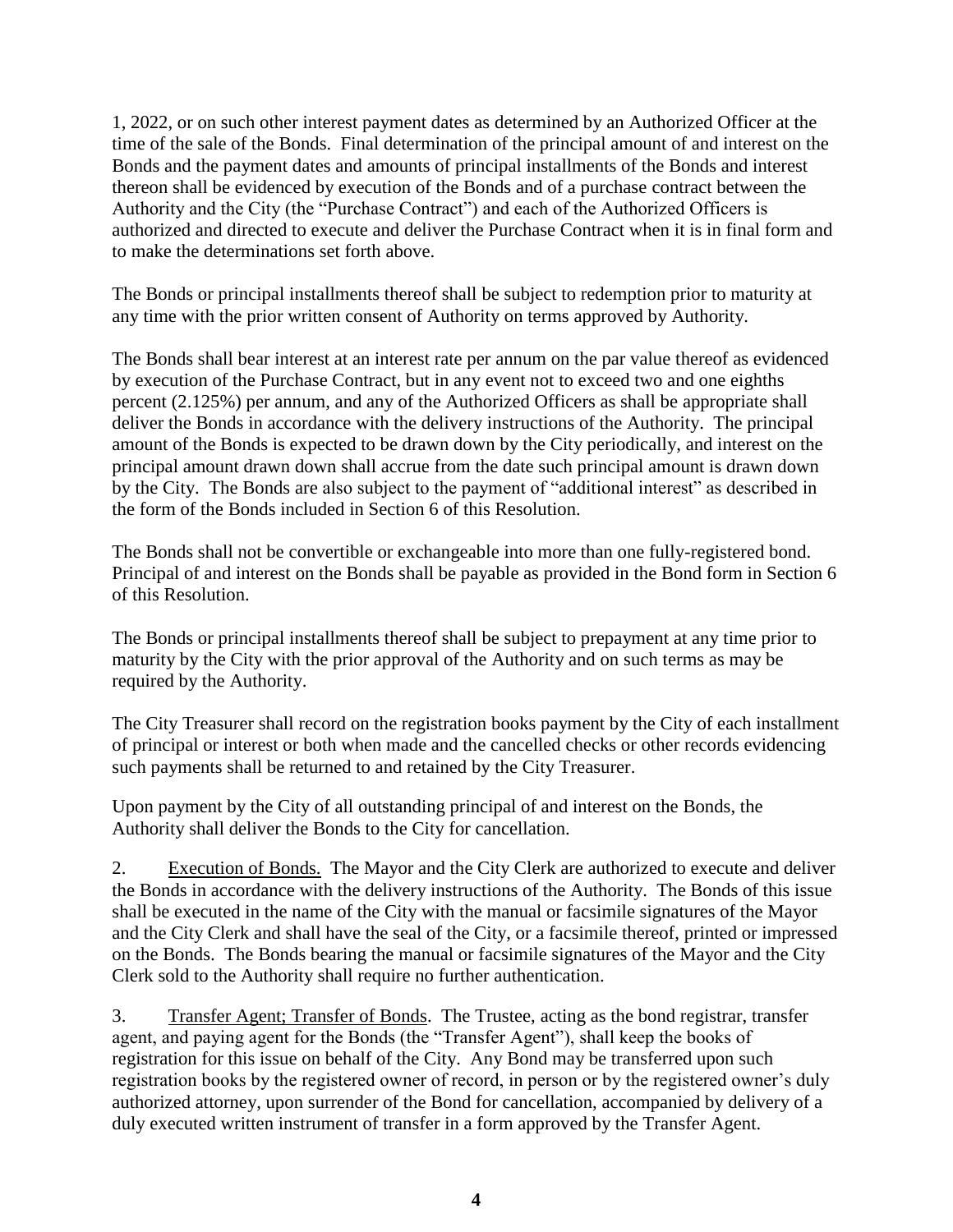Whenever any Bond or Bonds shall be surrendered for transfer, the City shall execute and the Transfer Agent shall authenticate and deliver a new Bond or Bonds, for like aggregate principal amount. The Transfer Agent shall require the payment by the bondholder requesting the transfer of any tax or other governmental charge required to be paid with respect to the transfer.

Unless waived by any registered owner of Bonds to be redeemed, official notice of redemption shall be given by the Transfer Agent on behalf of the City. Such notice shall be dated and shall contain at a minimum the following information: original issue date; maturity dates; interest rates; CUSIP numbers, if any; certificate numbers (and in the case of partial redemption) the called amounts of each certificate; the place where the Bonds called for redemption are to be surrendered for payment; and that interest on the Bonds or portions thereof called for redemption shall cease to accrue from and after the redemption date.

In addition, further notice shall be given by the Transfer Agent in such manner as may be required or suggested by regulations or market practice at the applicable time, but no defect in such further notice nor any failure to give all or any portion of such further notice shall in any manner defeat the effectiveness of a call for redemption if notice thereof is given as prescribed herein.

4. Security; Debt Retirement Fund; Defeasance of Bonds. The City hereby pledges its limited tax full faith and credit for the prompt payment of the Bonds. The City shall, each year, budget the amount of the debt service coming due in the next fiscal year on the principal of and interest on the Bonds and shall if debt service on the Bonds is not paid first from Distributable State Aid in accordance with the Trust Indenture, advance as a first budget obligation from its general funds available therefor, or, if necessary, levy taxes upon all taxable property in the City, subject to applicable constitutional, statutory and charter tax rate limitations, such sums as may be necessary to pay such debt service in said fiscal year.

As additional security for repayment of the Bonds, the City hereby pledges the Distributable State Aid collected by the State of Michigan and returned to the City pursuant to Act 140, to the Authority as purchaser and holder of the Bonds, and the City hereby authorizes an Authorized Officer to approve, execute and deliver a Revenue Sharing Pledge Agreement (the "Revenue Sharing Pledge Agreement") between the City and the Authority, authorizing the State Treasurer to transmit the revenue sharing moneys assigned and pledged therein directly to the Authority, its designee or the Trustee in accordance with the Trust Indenture. In connection with the pledge of Distributable State Aid to secure payment of the Bonds, the City hereby authorizes an Authorized Officer to approve, execute and deliver the Supplemental Indenture to provide for the payment of Distributable State Aid on the Bonds.

The City hereby establishes and creates the 2021 CAPITAL IMPROVEMENT BOND FUND, a special, separate and segregated fund held by the Trustee under the Trust Indenture, for the benefit of the holders of the Bonds in accordance with the terms and conditions of the Trust Indenture. The City Treasurer is authorized and directed to establish and create such additional accounts and funds as are necessary to facilitate the payment of the Bonds under the Supplemental Indenture.

In the event cash or direct obligations of the United States or obligations the principal of and interest on which are guaranteed by the United States, or a combination thereof, the principal of and interest on which, without reinvestment, come due at times and in amounts sufficient to pay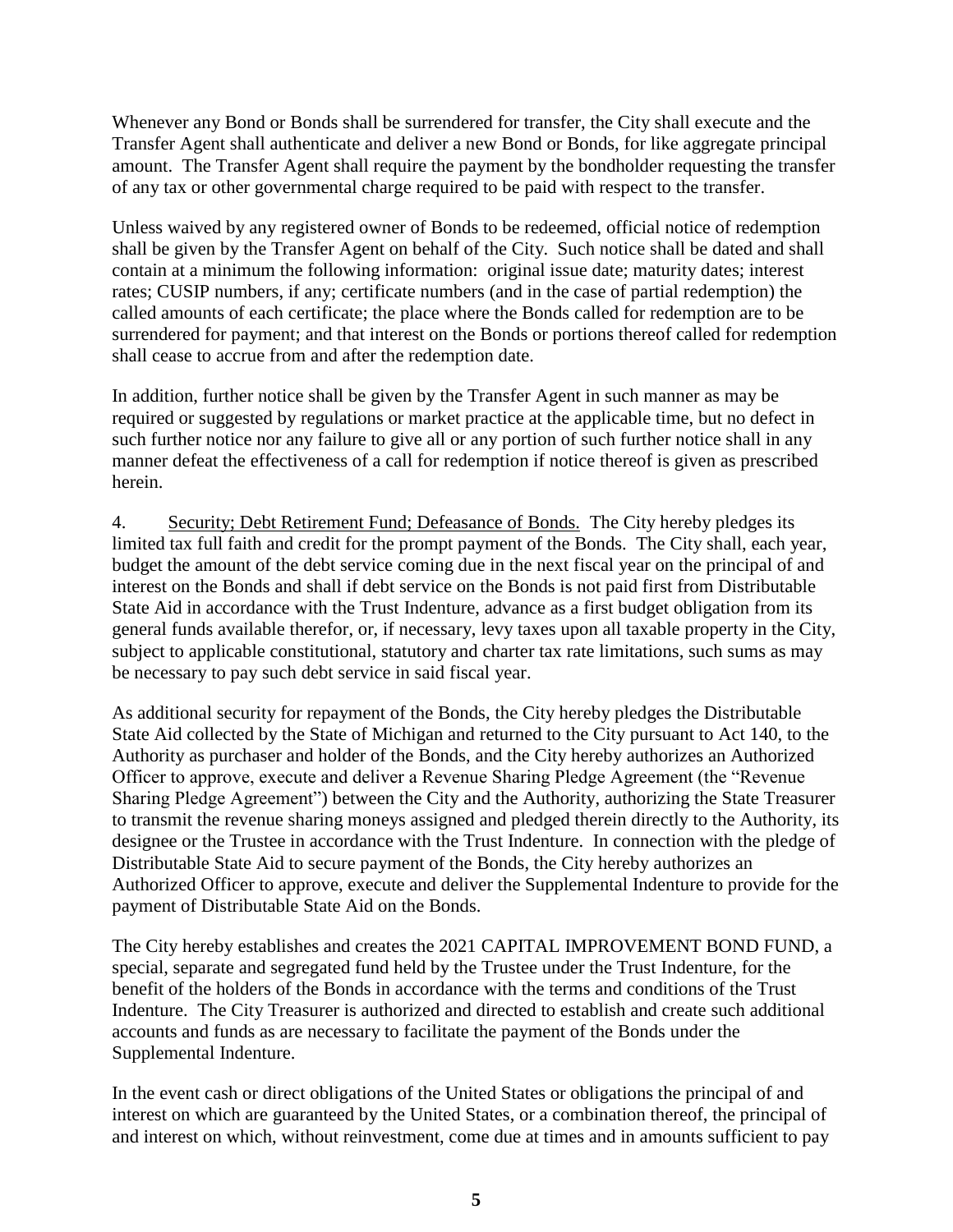at maturity or irrevocable call for earlier optional redemption, the principal of, premium, if any, and interest on the Bonds, shall be deposited in trust, this resolution shall be defeased and the owners of the Bonds shall have no further rights under this resolution except to receive payment of the principal of, premium, if any, and interest on the Bonds from the cash or securities deposited in trust and the interest and gains thereon and to transfer and exchange Bonds as provided herein.

5. Construction Fund; Proceeds of Bond Sale. The City Treasurer is authorized and directed to open a separate depositary account with a bank or trust company designated by an Authorized Officer, to be designated 2021 CAPITAL IMPROVEMENT BONDS CONSTRUCTION FUND (the "Construction Fund") and deposit into said Construction Fund the proceeds of the Bonds less accrued interest, if any, which shall be deposited into the Debt Retirement Fund. The moneys in the Construction Fund shall be used solely to pay the costs of the Project and the costs of issuance of the Bonds.

6. Bond Form. The Bonds shall be in substantially the following form, subject to such modifications which may be required by the Michigan Attorney General and the MFA and approved by bond counsel and with such changes as may be required to conform the Bonds to the final terms of the Bonds established by the Sale Order:

7. Useful Life of Project. The estimated period of usefulness of the Project is hereby declared to be not less than thirty (30) years.

8. Negotiated Sale; Application to EGLE and Authority; Execution of Documents. The City determines that it is in the best interest of the City to negotiate the sale of the Bonds to the Authority because the Clean Water Revolving Fund financing program provides significant interest savings to the City compared to competitive sale in the municipal bond market. The Authorized Officers are hereby authorized to make application to the Authority and to the EGLE for placement of the Bonds with the Authority. The actions taken by the Authorized Officers with respect to the Bonds prior to the adoption of this Resolution are ratified and confirmed. The Authorized Officers are each authorized to execute and deliver the Purchase Contract, a Revenue Sharing Pledge Agreement, the Supplemental Agreement, the City's Certificate, a Distributable Aid Deposit Agreement and such other documents if required by the Authority. Any Authorized Officer is further authorized to execute and deliver such contracts, documents and certificates as are necessary or advisable to qualify the Bonds for the Clean Water Revolving Fund. The Authorized Officers are each hereby authorized to negotiate with the Trustee and execute a Supplemental Indenture providing for the issuance of the Bonds. Prior to the delivery of the Bonds to the Authority, any Authorized Officer is hereby authorized to make such changes to the form of the Bonds contained in Section 13 of this Resolution as may be necessary to conform to the requirements of Act 227, including, but not limited to changes in the principal maturity and interest payment dates and references to additional security required by Act 227.

9. Tax Covenant. If the Bonds are issued on a tax-exempt basis, the City shall, to the extent permitted by law, take all actions within its control necessary to maintain the exclusion of the interest on the Bonds from gross income for federal income tax purposes under the Internal Revenue Code of 1986, as amended (the "Code"), including, but not limited to, actions relating to any required rebate of arbitrage earnings and the expenditures and investment of Bond proceeds and moneys deemed to be Bond proceeds.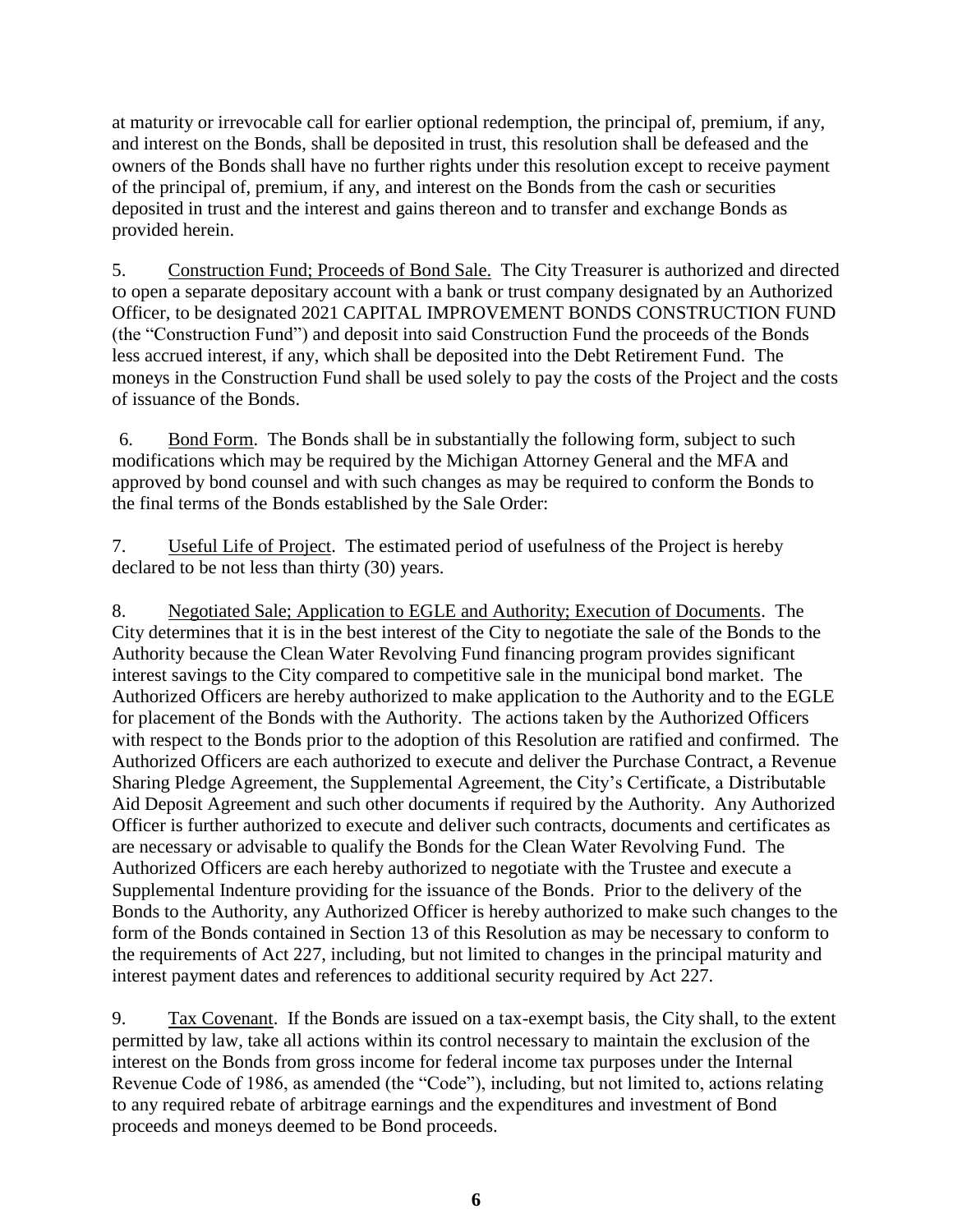10. Adjustment of Bond Terms; Authorization of Other Actions. Each Authorized Officer is hereby authorized to adjust the final bond details to the extent necessary or convenient to complete the transaction authorized in this Resolution, and in pursuance of the foregoing are each authorized to exercise the authority and make the determinations authorized pursuant to Section 315(1)(d) of Act 34, including but not limited to, determinations regarding interest rates, prices, discounts, maturities, principal amounts, denominations, dates of issuance, interest payment dates, redemption rights, the place of delivery and payment, designation of series, and other matters, all subject to the parameters established in this Resolution.

The Authorized Officers are each hereby authorized and directed to take all other actions necessary or advisable, and to make such other filings with and pay related fees to any parties, to enable the sale and delivery of the Bonds as contemplated herein, including filing an application with the Michigan Department of Treasury for an Order or Orders of Approval to issue all or a portion of the Bonds under Act 34, Public Acts of Michigan, 2001, as amended, and an application for exemption of the investment grade rating requirement.

11. Bond Counsel. The City hereby confirms the appointment of Miller, Canfield, Paddock and Stone, P.L.C. as bond counsel for the Bonds, notwithstanding the periodic representation in unrelated matters of parties or potential parties to the transaction contemplated by this resolution. The legal fees of Miller, Canfield, Paddock and Stone, P.L.C. shall be paid from the proceeds of the sale of such Bonds or such other legally available funds of the City.

12. Municipal Advisor. The City hereby confirms the appointment of Robert W. Baird & Co., to act as its Municipal Advisor with respect to the Bonds. The fees of the Municipal Advisor shall be paid from the proceeds of the sale of the Bonds or such other legally available funds of the City.

13. Rescission. All resolutions and parts of resolutions insofar as they conflict with the provisions of this resolution be and the same hereby are rescinded. Yeas (5), Nays (0), Absent (0).

\*

#### **07-06-21 VI b**

The following resolution was submitted for approval.

### **RESOLUTION AUTHORIZING 2021 WATERWORKS SYSTEM LIMITED TAX GENERAL OBLIGATION BONDS**

Moved by Council Pro Tem Patrick Supported by Councilmember Bates

**WHEREAS**, pursuant to the provisions of Part 43 of Act 451, Public Acts of Michigan, 1994, as amended ("Act 451"), when the Michigan Department of Environment, Great Lakes & Energy ("EGLE"), as successor to the Department of Environmental Quality, has ordered, or has issued a permit for, the installation, construction, alteration, improvement, or operation of a sewage system, solid waste facility, or waterworks system in a municipality, and the plans therefor have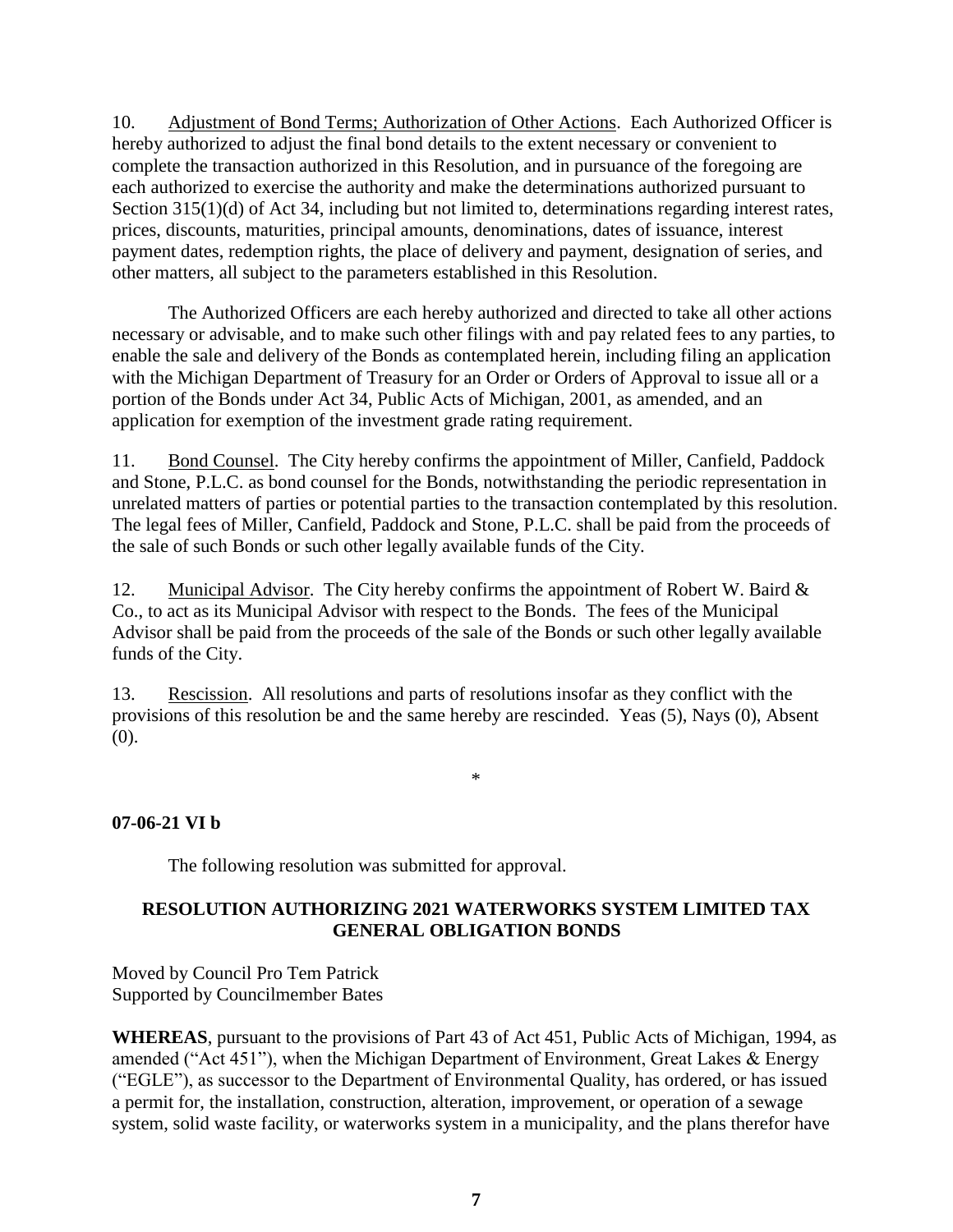been prepared and approved by the state department or commission having the authority by law to grant the approval, the legislative body of the municipality may issue and sell the necessary bonds for the construction, installation, alteration, operation, or improvement thereof, including the treatment works and such other facilities as may be ordered or set forth in the permit as being necessary to provide for the effective operation of the system; and

**WHEREAS**, the City of Highland Park (the "City"), County of Wayne, State of Michigan (the "City"), pursuant to Administrative Consent Order #ACO-399-06-2017, dated July 28, 2017, as now in force or hereafter amended or extended (the "Order"), is required to make certain modifications to its waterworks system, which improvements are necessary in order for the City to meet its obligations under relevant federal and state law; and WHEREAS, the City desires to comply with the Order and to make the improvements required thereby, including the improvements set forth in the Final Project Plan – Drinking Water Revolving Fund prepared by Metro Consulting Associates, LLC, dated March 23, 2021, as the same is supplemented and amended from time to time, and any permits authorizing such work (the "Project"); and

**WHEREAS**, the Project qualifies for the State of Michigan Drinking Water Revolving Fund financing program administered by the Michigan Finance Authority (the "Authority") and the EGLE, whereby the bonds of the City are sold to the Authority and bear interest at a fixed rate agreed to by an Authorized Officer but not to exceed two and one eighths percent (2.125%) per annum; and

**WHEREAS**, the plans for the Project have been prepared and have been or shortly shall be approved by EGLE as required by Act 451; and

**WHEREAS**, in pursuance of the authority granted by Act 451, this City Council desires to issue and sell the necessary bonds to the MFA to pay all or part of the cost of the Project; and

**WHEREAS**, a notice of intent was published in accordance with Act 451 and Act 279, Public Acts of Michigan, 1909, as amended, which provides that the bonds described therein may be issued without a vote of the electors of the City unless a proper petition for an election on the question of the issuance of the bonds is filed with the City Clerk within a period of forty-five (45) days from the date of publication; and

**WHEREAS**, at least 45 days will have elapsed since the date of publication of the notice of intent without the filing of a petition for referendum on the question of the sale and issuance of the bonds described in the notice of intent prior to the issuance of the Bonds; and

**WHEREAS**, in connection with the sale of the Bonds to the Authority, the Authority is requiring that, in addition to a pledge of the City's limited tax, full faith, credit and resources, the Bonds be secured by a pledge, pursuant to the authority of Act 227, Public Acts of Michigan, 1985, as amended ("Act 227"), of the payments the City is eligible to receive from the State of Michigan under Act 140, Public Acts of Michigan, 1971, as amended, and other sources of revenues as defined in the Trust Indenture (as hereinafter defined) (collectively, "Distributable State Aid"); and

**WHEREAS**, the City previously entered into a certain Amended and Restated Debt Retirement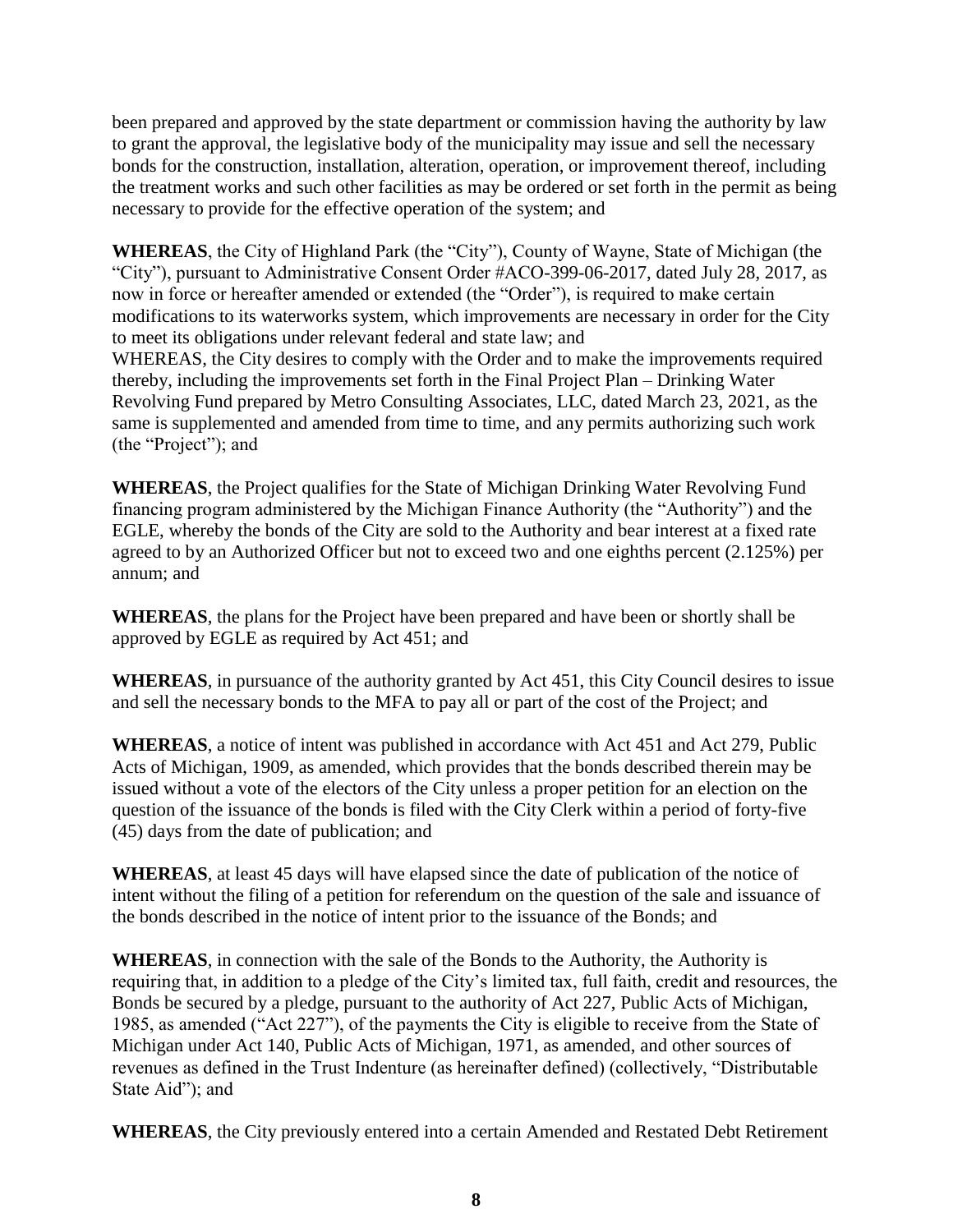Trust Agreement between the City and U.S. Bank National Association, as trustee (the "Trustee"), dated as of August 1, 2018, as supplemented (the "Trust Indenture"), in connection with the City's pledge of Distributable State Aid as security for certain outstanding obligations of the City ("Outstanding DSA Obligations") pursuant to the provisions of Act 227; and

**WHEREAS**, in connection with the issuance and sale of the Bonds to the Authority and the pledge of Distributable State Aid as security therefor, the City is required to enter into a supplemental indenture (the "Supplemental Indenture") with the Trustee to authorize the issuance of the Bonds as additional bonds to be secured by Distributable State Aid under the Trust Indenture.

**WHEREAS**, it is the determination of the City Council that at this time limited tax general obligation bonds in the aggregate principal amount of not to exceed Twelve Million Dollars (\$12,000,000) should be issued to pay for the Project.

### **NOW, THEREFORE, BE IT RESOLVED THAT**:

1. Subject to no proper petition being filed within the 45-day period, bonds of the City designated 2021 WATERWORKS SYSTEM LIMITED TAX GENERAL OBLIGATION BONDS (the "Bonds") are authorized to be issued in the aggregate principal sum of not to exceed Twelve Million Dollars (\$12,000,000), as finally determined by orders of the EGLE, for the purpose of paying all or part of the cost of the Project, including capitalized interest and the costs incidental to the issuance, sale and delivery of the Bonds. The Bonds shall be in the form of a single fully-registered, nonconvertible bond in the denomination of the full principal amount thereof, dated as of the date of delivery of the Bonds, payable in principal installments in the years 2022 through 2061 or such other years as finally determined by the order of the EGLE at the time of sale of the Bonds and approved by the MFA and either the Mayor, the City Administrator, the City Clerk or the Finance Director of the City (each, an "Authorized Officer" and collectively, the "Authorized Officers"). Interest on the Bonds shall be payable on April 1 and October 1 of each year, commencing April 1, 2022, or on such other interest payment dates as determined by an Authorized Officer at the time of the sale of the Bonds. Final determination of the Principal Amount and the payment dates and amounts of principal installments of the Bonds and interest thereon shall be evidenced by execution of a Purchase Contract (the "Purchase Contract") between the City and the MFA providing for sale of the Bonds, and any Authorized Officer is hereby authorized and directed to execute and deliver the Purchase Contract when in final form and to make the determinations set forth above.

The Bonds or principal installments thereof shall be subject to redemption prior to maturity at any time with the prior written consent of MFA on terms approved by MFA.

The Bonds shall bear interest at a rate of not-to-exceed two and one eighths percent (2.125%) per annum on the par value thereof or such other rate as evidenced by execution of the Purchase Contract, but in any event not to exceed the rate permitted by law, and an Authorized Officer shall deliver the Bonds in accordance with the delivery instructions of the MFA. The Bonds principal amount is expected to be drawn down by the City periodically, and interest on principal amount shall accrue from the date such principal amount is drawn down by the City. The Bonds are also subject to the payment of "additional interest" as described in the form of the Bonds included in Section 5 of this Resolution.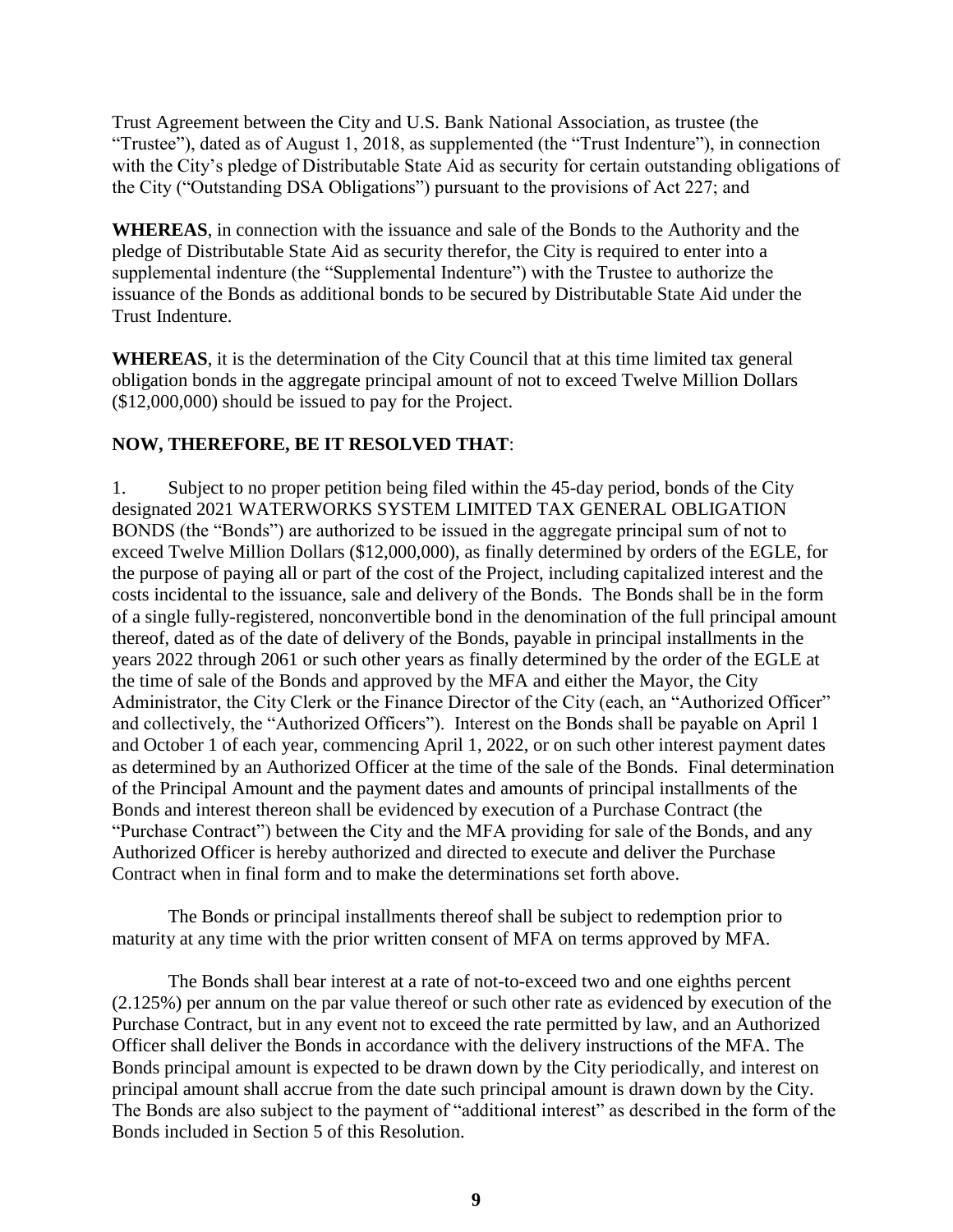The Bonds shall not be convertible or exchangeable into more than one fully-registered bond. Principal of and interest on the Bonds shall be payable as provided in the Bonds form in this Resolution as the same may be amended to conform to MFA requirements.

An Authorized Officer shall record on the registration books payment by the City of each installment of principal or interest or both when made and the cancelled checks or other records evidencing such payments shall be returned to and retained by an Authorized Officer.

Upon payment by the City of all outstanding principal of and interest on the Bonds, the MFA shall deliver the Bonds to the City for cancellation.

The Mayor and the City Clerk are authorized to execute and deliver the Bonds in accordance with the delivery instructions of the MFA. The Bonds of this issue shall be executed in the name of the City with the manual or facsimile signatures of the Mayor and the City Clerk and shall have the seal of the City, or a facsimile thereof, printed or impressed on the Bonds. The Bonds bearing the manual or facsimile signatures of the Mayor and the City Clerk sold to the MFA shall require no further authentication.

2. The Trustee, acting as the bond registrar, transfer agent, and paying agent for the Bonds (the "Transfer Agent"), shall keep the books of registration for this issue on behalf of the City. Any Bond may be transferred upon such registration books by the registered owner of record, in person or by the registered owner's duly authorized attorney, upon surrender of the Bond for cancellation, accompanied by delivery of a duly executed written instrument of transfer in a form approved by the Transfer Agent. Whenever any Bond or Bonds shall be surrendered for transfer, the City shall execute and the Transfer Agent shall authenticate and deliver a new Bond or Bonds, for like aggregate principal amount. The Transfer Agent shall require the payment by the bondholder requesting the transfer of any tax or other governmental charge required to be paid with respect to the transfer.

Unless waived by any registered owner of Bonds to be redeemed, official notice of redemption shall be given by the Transfer Agent on behalf of the City. Such notice shall be dated and shall contain at a minimum the following information: original issue date; maturity dates; interest rates; CUSIP numbers, if any; certificate numbers (and in the case of partial redemption) the called amounts of each certificate; the place where the Bonds called for redemption are to be surrendered for payment; and that interest on the Bonds or portions thereof called for redemption shall cease to accrue from and after the redemption date.

In addition, further notice shall be given by the Transfer Agent in such manner as may be required or suggested by regulations or market practice at the applicable time, but no defect in such further notice nor any failure to give all or any portion of such further notice shall in any manner defeat the effectiveness of a call for redemption if notice thereof is given as prescribed herein.

3. The Treasurer of the City is authorized to open a separate depositary account with a bank or trust company designated by the City, to be designated 2021 WATERWORKS SYSTEM LIMITED TAX GENERAL OBLIGATION BONDS DEBT RETIREMENT FUND (the "Debt Retirement Fund"), the moneys to be deposited into the Debt Retirement Fund to be specifically earmarked and used solely for the purpose of paying principal of and interest on the Bonds as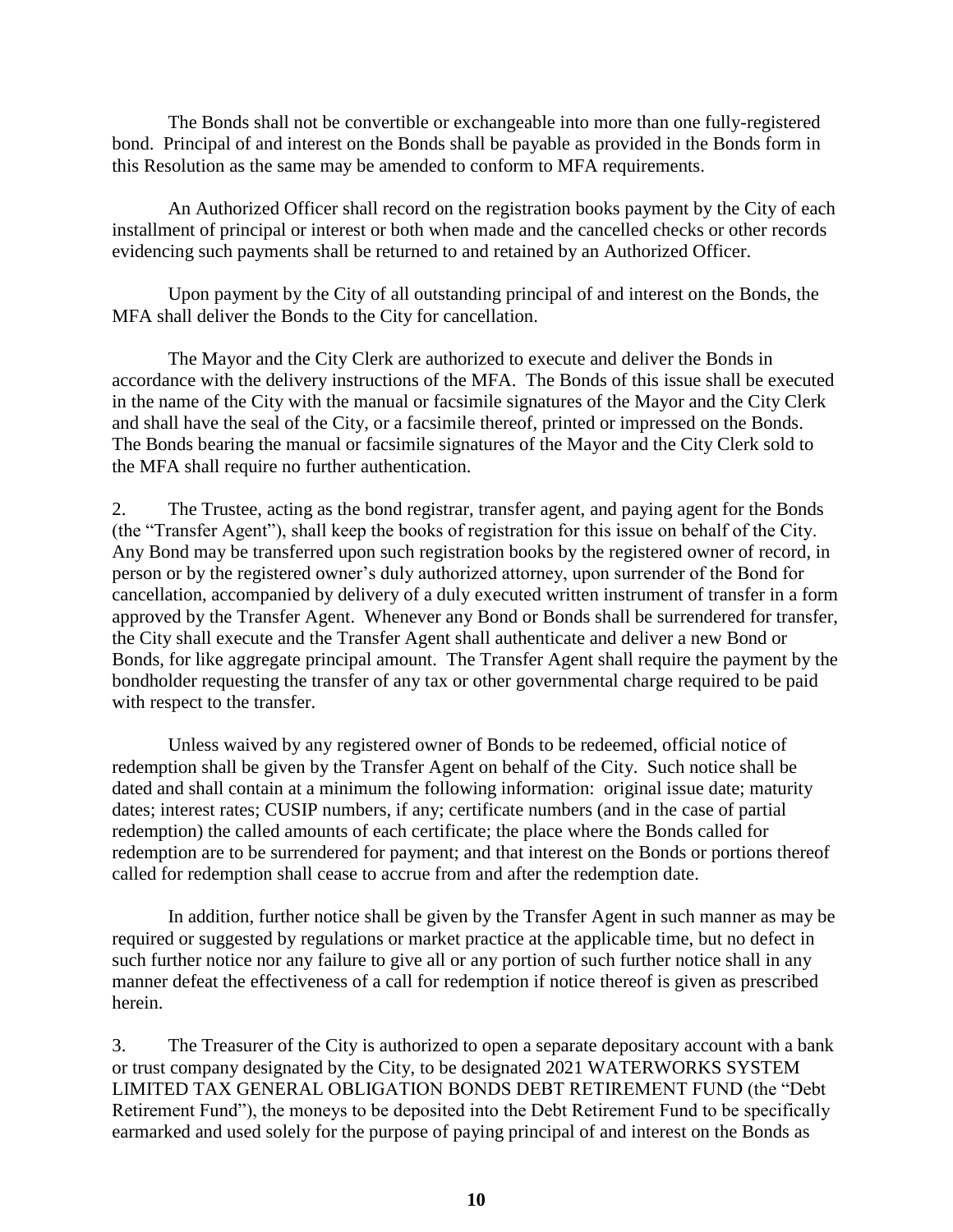they mature. All proceeds from taxes levied for the Debt Retirement Fund shall be deposited into the Debt Retirement Fund as collected. Commencing with the fiscal year beginning July 1, 2021, the City shall provide in its budget each year until the Bonds are paid, in the manner provided by the provisions of Act 451, an amount sufficient to promptly pay, when due, after taking into account other available funds of the City, the principal of and interest on the Bonds becoming due prior to the next annual tax levy. The limited tax full faith, credit and resources of the City are hereby pledged for the prompt payment of the principal of and interest on the Bonds as they become due, which pledge shall include the City's obligation to pay from its general funds as a first budget obligation said principal and interest and, if necessary, to levy ad valorem taxes on all taxable property in the City, within applicable constitutional and statutory tax rate limitations.

As additional security for repayment of the Bonds, the City hereby pledges the Distributable State Aid collected by the State of Michigan and returned to the City pursuant to Act 140, to the Authority as purchaser and holder of the Bonds, and the City hereby authorizes an Authorized Officer to approve, execute and deliver a Revenue Sharing Pledge Agreement (the "Revenue Sharing Pledge Agreement") between the City and the Authority, authorizing the State Treasurer to transmit the revenue sharing moneys assigned and pledged therein directly to the Authority, its designee or the Trustee in accordance with the Trust Indenture. In connection with the pledge of Distributable State Aid to secure payment of the Bonds, the City hereby authorizes an Authorized Officer to approve, execute and deliver the Supplemental Indenture to provide for the payment of Distributable State Aid on the Bonds.

In the event a deposit of trust is made of cash or direct obligations of the United States or obligations the principal of and interest on which are guaranteed by the United States, or a combination thereof, the principal of and interest on which, without reinvestment, come due at times and in amounts sufficient to pay at maturity or irrevocable call for earlier optional or mandatory redemption, the principal of, premium, if any, and interest on the Bond, this Resolution shall be defeased and the owners of the Bond shall have no further rights under this Resolution except to receive payment of the principal of, premium, if any, and interest of the Bond from the cash or securities deposited in trust and the interest and gains thereon.

4. The Treasurer is authorized to open a separate depositary account with a bank or trust company designated by the City, to be designated 2021 WATERWORKS SYSTEM LIMITED TAX GENERAL OBLIGATION BONDS CONSTRUCTION FUND (the "Construction Fund") and deposit into said Construction Fund the proceeds of the Bonds. The moneys in the Construction Fund shall be used solely to pay the costs of the Project and the costs of issuance of the Bonds.

5. The Bonds shall be in substantially the following form, subject to such modifications which may be required by the Michigan Attorney General and the MFA and approved by bond counsel and with such changes as may be required to conform the Bonds to the final terms of the Bonds established by the Sale Order:

6. The estimated period of usefulness of the Project to be financed with the proceeds of the Bonds is hereby declared to be not less than forty (40) years and its total cost is estimated to be not less than the amount set forth in Section 1 of this Resolution.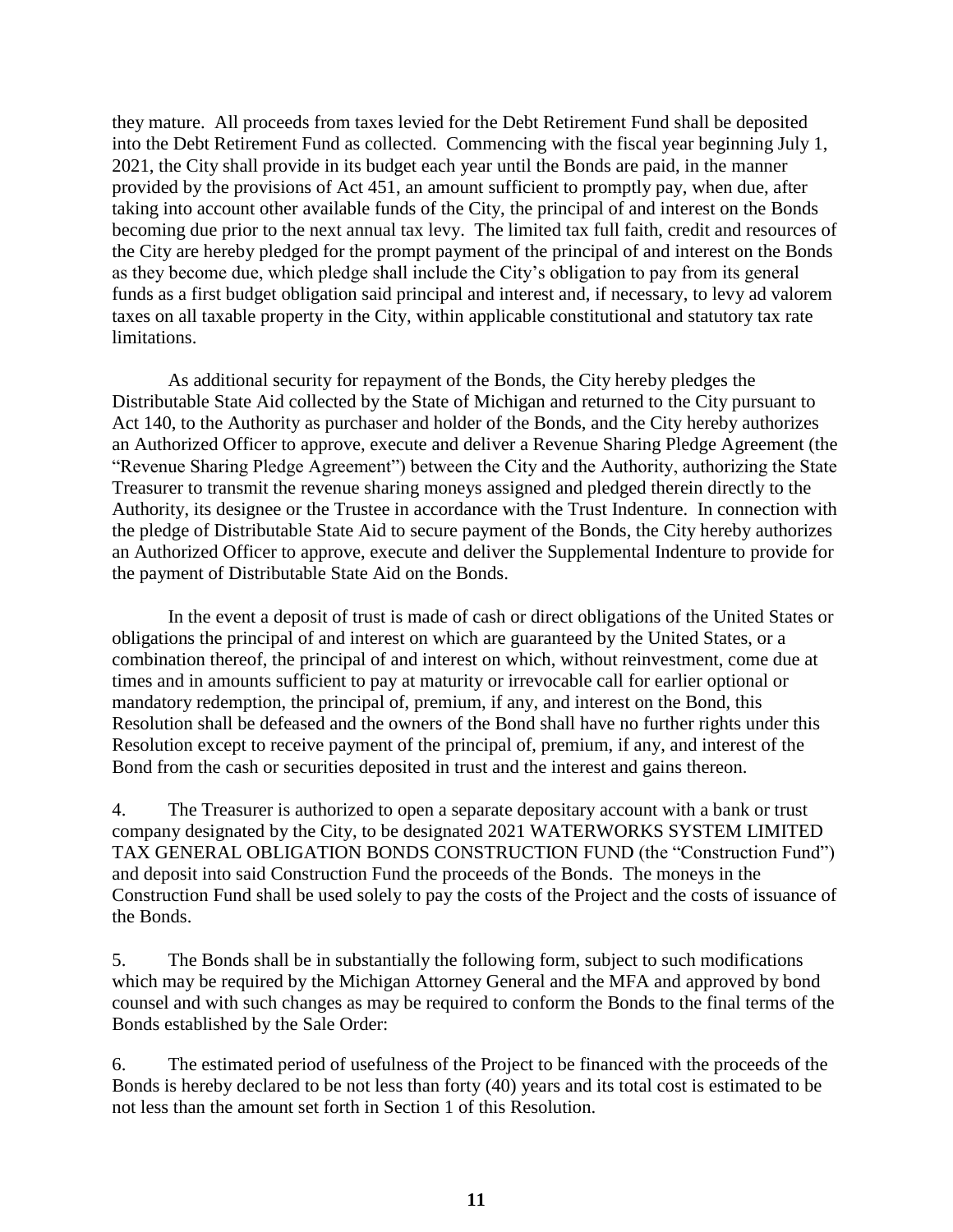7. The City determines that it is in the best interest of the City to negotiate the sale of the Bonds to the Authority because the Drinking Water Revolving Fund financing program provides significant interest savings to the City compared to competitive sale in the municipal bond market. The Authorized Officers are hereby authorized to make application to the Authority and to the EGLE for placement of the Bonds with the Authority. The actions taken by the Authorized Officers with respect to the Bonds prior to the adoption of this Resolution are ratified and confirmed. The Authorized Officers are each authorized to execute and deliver the Purchase Contract, a Revenue Sharing Pledge Agreement, the Supplemental Agreement, the City's Certificate, a Distributable Aid Deposit Agreement and such other documents if required by the Authority. Any Authorized Officer is further authorized to execute and deliver such contracts, documents and certificates as are necessary or advisable to qualify the Bonds for the Drinking Water Revolving Fund. The Authorized Officers are each hereby authorized to negotiate with the Trustee and execute a Supplemental Indenture providing for the issuance of the Bonds. Prior to the delivery of the Bonds to the Authority, any Authorized Officer is hereby authorized to make such changes to the form of the Bonds contained in Section 9 of this Resolution as may be necessary to conform to the requirements of Act 227, including, but not limited to changes in the principal maturity and interest payment dates and references to additional security required by Act 227.

8. If the Bonds are issued on a tax-exempt basis, the City shall, to the extent permitted by law, take all actions within its control necessary to maintain the exclusion of the interest on the Bonds from gross income for federal income tax purposes under the Internal Revenue Code of 1986, as amended (the "Code"), including, but not limited to, actions relating to any required rebate of arbitrage earnings and the expenditures and investment of Bond proceeds and moneys deemed to be Bond proceeds.

9. Each Authorized Officer is hereby authorized to adjust the final bond details to the extent necessary or convenient to complete the transaction authorized in this Resolution, and in pursuance of the foregoing are each authorized to exercise the authority and make the determinations authorized pursuant to Section 315(1)(d) of Act 34, including but not limited to, determinations regarding interest rates, prices, discounts, maturities, principal amounts, denominations, dates of issuance, interest payment dates, redemption rights, the place of delivery and payment, designation of series, and other matters, all subject to the parameters established in this Resolution.

The Authorized Officers are each hereby authorized and directed to take all other actions necessary or advisable, and to make such other filings with and pay related fees to any parties, to enable the sale and delivery of the Bonds as contemplated herein, including filing an application with the Michigan Department of Treasury for an Order or Orders of Approval to issue all or a portion of the Bonds under Act 34, Public Acts of Michigan, 2001, as amended, and an application for exemption of the investment grade rating requirement.

10. The City hereby confirms the appointment of Miller, Canfield, Paddock and Stone, P.L.C. as bond counsel for the Bonds, notwithstanding the periodic representation in unrelated matters of parties or potential parties to the transaction contemplated by this resolution. The legal fees of Miller, Canfield, Paddock and Stone, P.L.C. shall be paid from the proceeds of the sale of such Bonds or such other legally available funds of the City.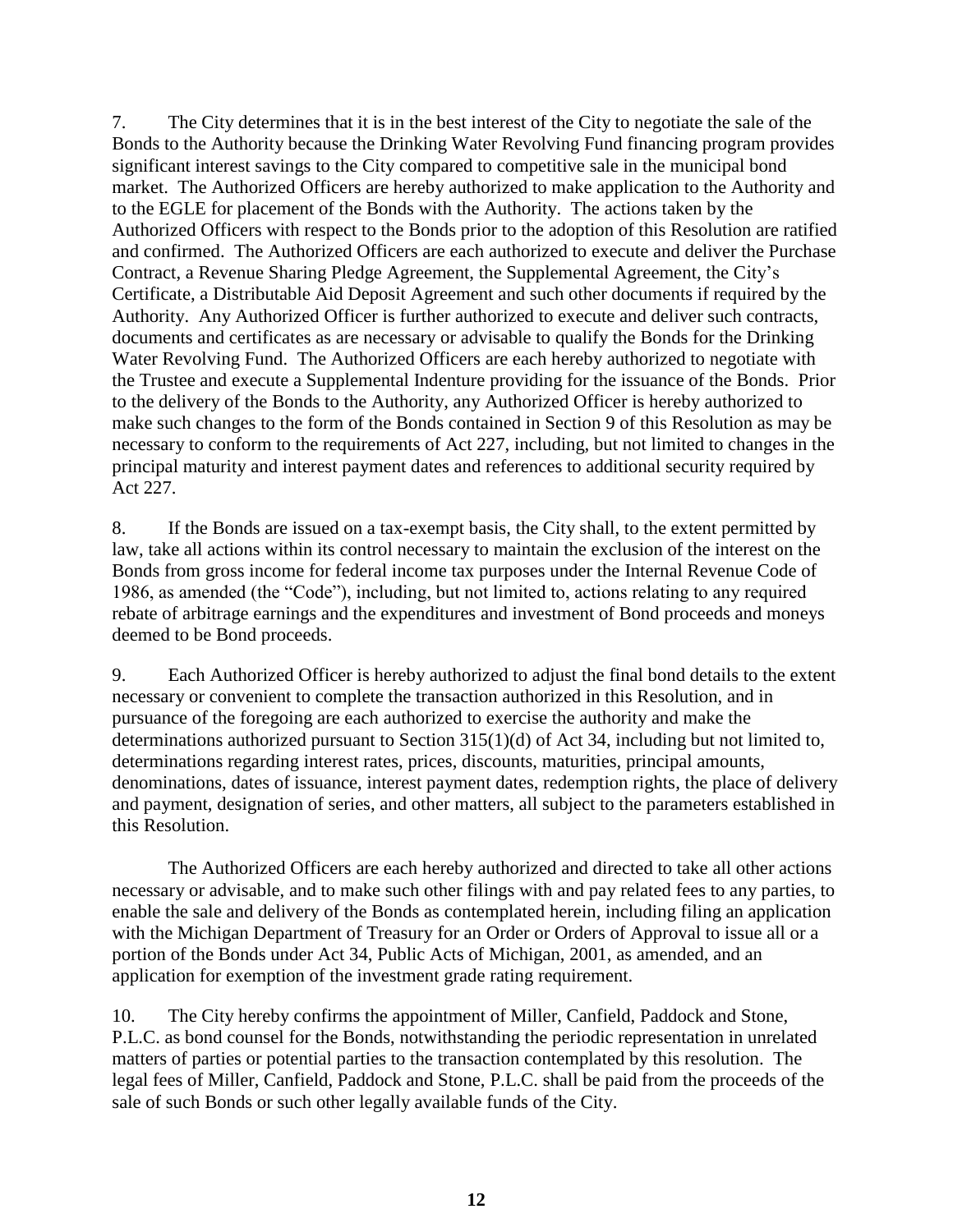11. The City hereby confirms the appointment of Robert W. Baird & Co., to act as its Municipal Advisor with respect to the Bonds. The fees of the Municipal Advisor shall be paid from the proceeds of the sale of the Bonds or such other legally available funds of the City.

12. All resolutions and parts of resolutions insofar as they conflict with the provisions of this Resolution be and the same hereby are rescinded. Yeas (5), Nays (0), Absent (0).

\*

#### **07-06-21 VI c**

The following resolution was submitted for approva1.

#### **RESOLUTION AUTHORIZING SECOND AMENDMENT OF EMERGENCY LOAN NOTE (GENERAL OBLIGATION LIMITED TAX) SERIES 2013-14 I**

Moved by Council Pro Tem Patrick Supported by Councilmember Armstrong

**WHEREAS**, on September 25, 2014, pursuant to the provisions of the Emergency Municipal Loan Act, Act 243, Public Acts of Michigan, 1980, as amended ("Act 243"), the City of Highland Park, County of Wayne, State of Michigan (the "City") received a loan (the "Loan") from the Local Emergency Financial Assistance Loan Board (the "Board"), which loan was evidenced by a note designated Emergency Loan Note (General Obligation Limited Tax) 2013- 14 Series I (the "Original 2014 Note); and

**WHEREAS,** on December 18, 2018, the City amended the Original 2014 Note to provide for the redemption of principal installments of the 2014 Note (the "Amendment to the 2014 Note" and together with the Original 2014 Note, the "2014 Note") in any order of maturity as agreed to by the City and the State of Michigan (the "State"); and

**WHEREAS,** the City previously entered into that certain Amended and Restated Debt Retirement Trust Agreement, dated as of August 1, 2018, as supplemented (the "Trust Agreement"), by and between the City and U.S. Bank National Association (the "Trustee") in order to secure and provide for the repayment of certain debt of the City secured by revenue sharing payments; and

**WHEREAS,** the Board has offered the City the opportunity to apply to the Board, make filings with the Michigan Department of Treasury (the "Department"), and to take such other actions necessary to amend the 2014 Note to provide for a reduction in the interest rate thereon, if permitted under Act 243; and

**WHEREAS,** in connection with the execution of the Second Amendment to the 2014 Note (as defined herein), the City desires to authorize certain officers of the City to take certain actions and to execute such documents as may be necessary and make filings with the Department and the Board.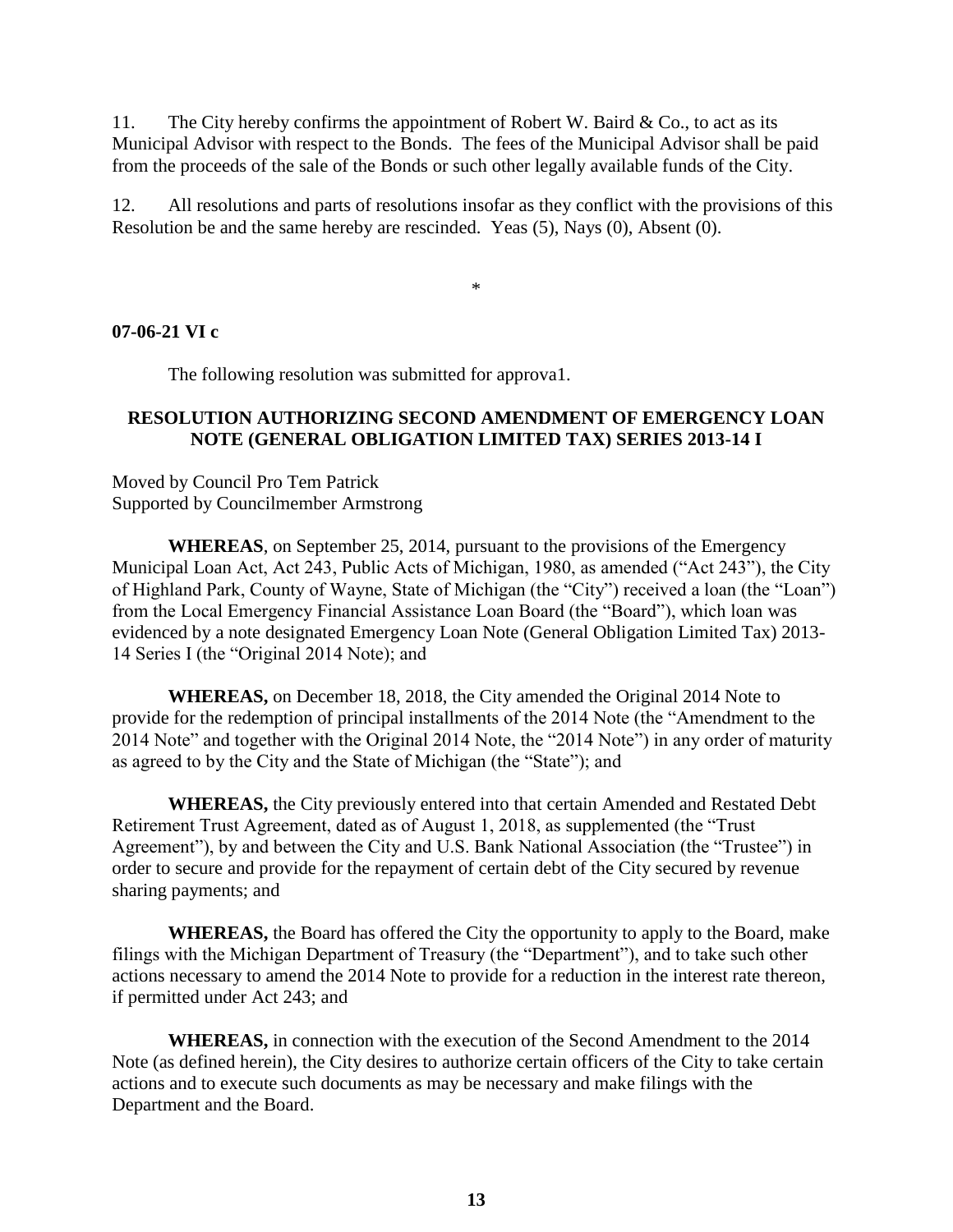**NOW, THEREFORE, BE IT ORDERED AND RESOLVED** by the City Council of the City of Highland Park, that:

Section 1. Application to Amend the 2014 Note. The Mayor, the City Administrator, and the Finance Director of the City (each, an "Authorized Officer") are each authorized and directed to submit one or more applications to the Board, make filings with the Michigan Department of Treasury, and to take such other actions necessary for the approval to amend the Loan and the 2014 Note to provide for a reduction in the interest rate on the 2014 Note and/or to restructure the debt service payment schedule on the 2014 Note.

Section 2. Execution and Delivery. The amendment to the 2014 Note (the "Second Amendment to the 2014 Note") shall be executed by the Mayor and the City Clerk on behalf of the City, and the fully executed Second Amendment to the 2014 Note shall be delivered to State in accordance with its delivery instructions.

Section 3. Form of Second Amendment to 2014 Note. The Second Amendment to the 2014 Note shall be memorialized in substantially the form of agreement attached hereto as Exhibit A, with such modifications, additions, changes and deletions as may be required by the Board and approved by an Authorized Officer.

Section 4. Amended Emergency Loan Agreement. The City hereby acknowledges that the Second Amendment of the 2014 Note may require the amendment of the underlying loan (the "Loan") to evidence the terms of the Second Amended 2014 Note. Each Authorized Officer is hereby authorized and directed to execute an amendment to the loan agreement (the "Amended Emergency Loan Agreement") pursuant to an Order of the Board (the "Order"), which Order and Amended Emergency Loan Agreement may contain terms and conditions of the Loan as amended. Each Authorized Officer is hereby authorized to accept such terms and conditions if he/she determines that accepting such terms and conditions is in the best interest of the City, and once accepted, such terms and conditions of any such Order and Amended Emergency Loan Agreement shall be binding on the City.

Section 5. Authorization of Other Actions. Notwithstanding anything herein to the contrary, the Authorized Officers, City Clerk, City Attorney and any other officials or employees of the City are each hereby authorized and ordered to take such action or execute such documents and certificates as may be necessary or desirable and in the best interest of the City in connection with the amendment delivery of the Note. Each Authorized Officer is hereby authorized to agree to such amendments to the Trust Agreement and/or the schedules and exhibits thereto in order to memorialize the terms of the Second Amendment to the 2014 Note.

Section 6. Note Counsel. The appointment of the law firm of Miller, Canfield, Paddock and Stone, P.L.C. of Detroit, Michigan as Note Counsel for the amendment of the 2014 Note is hereby ratified and confirmed notwithstanding the periodic representation by Miller, Canfield, Paddock and Stone, P.L.C. in unrelated matters of the State and other parties and potential parties, if any, to the issuance of the Note.

Section 7. Municipal Advisor. The appointment of Robert W. Baird & Co., Incorporated, to act as Municipal Advisor to the City with respect to the amendment of the 2014 Note is hereby ratified and confirmed.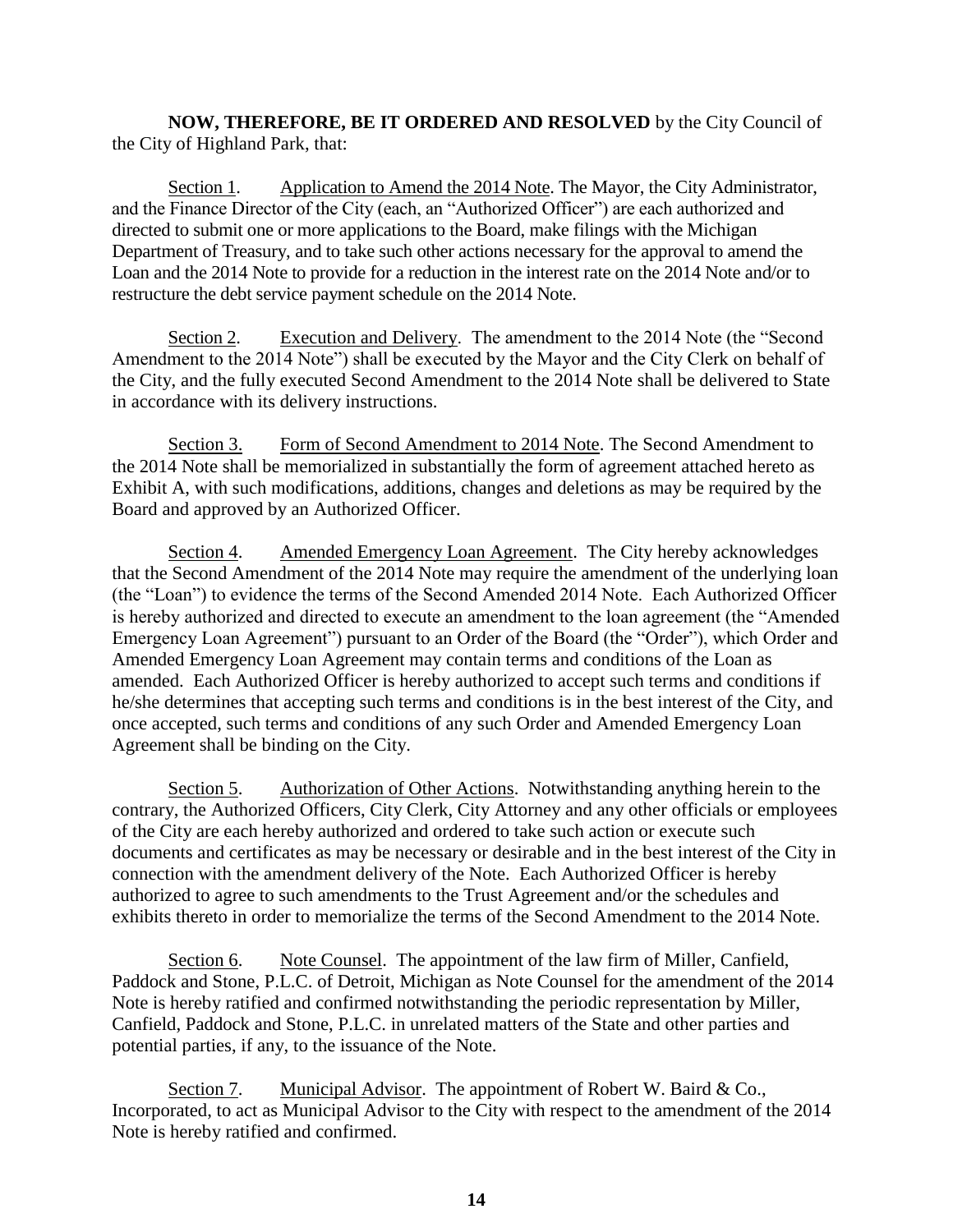Section 8. Rescission. All resolutions and parts of resolutions insofar as they conflict with the provisions of this resolution be and the same hereby are rescinded. Yeas (5), Nays (0), Absent (0).

**\*\*\***

### **CITY COUNCIL 07-06-21 VII a**

Moved by Council Pro Tem Patrick Supported by Councilmember Bates

To receive and file the Fire Department Report. Yeas (5), Nays (0), Absent (0).

\*

### **07-06-21 VII b**

Moved by Council Pro Tem Patrick Supported by Councilmember Bates

To receive and file the Highland Park Substantial Default Letter of Possession from the U.S. Department of Housing and Urban Development. Yeas (5), Nays (0), Absent (0).

\*

#### **07-06-21 VII c**

The following resolution was submitted for approval.

### **RESOLUTION TO ESTABLISH A MARIJUANA REGULATORY COMMISSION IN THE CITY OF HIGHLAND PARK**

Moved by Council Pro Tem Patrick Supported by Councilmember Bates

**WHEREAS,** the Highland Park City Council adopted an Ordinance to Authorize and Regulate the Establishment of Medical Marijuana Facilities and Adult Use Facilities on Octobers, 2020 to authorize the establishment and regulate the operation of medical marijuana facilities and adult use facilities in the City of Highland Park, **and,**

**WHEREAS,** in accordance with the Ordinance to Authorize and Regulate the Establishment of Medical Marijuana Facilities and Adult Use Facilities there shall be a commission created to be known as the Marihuana Regulatory Commission of the City of Highland Park, which shall be comprised of three (3) members, two (2) of which shall be City of Highland Park residents, and which shall be appointed and governed by the City Council, **and,**

**WHEREAS,** all commissioners shall be appointed to 3-year terms, **and,**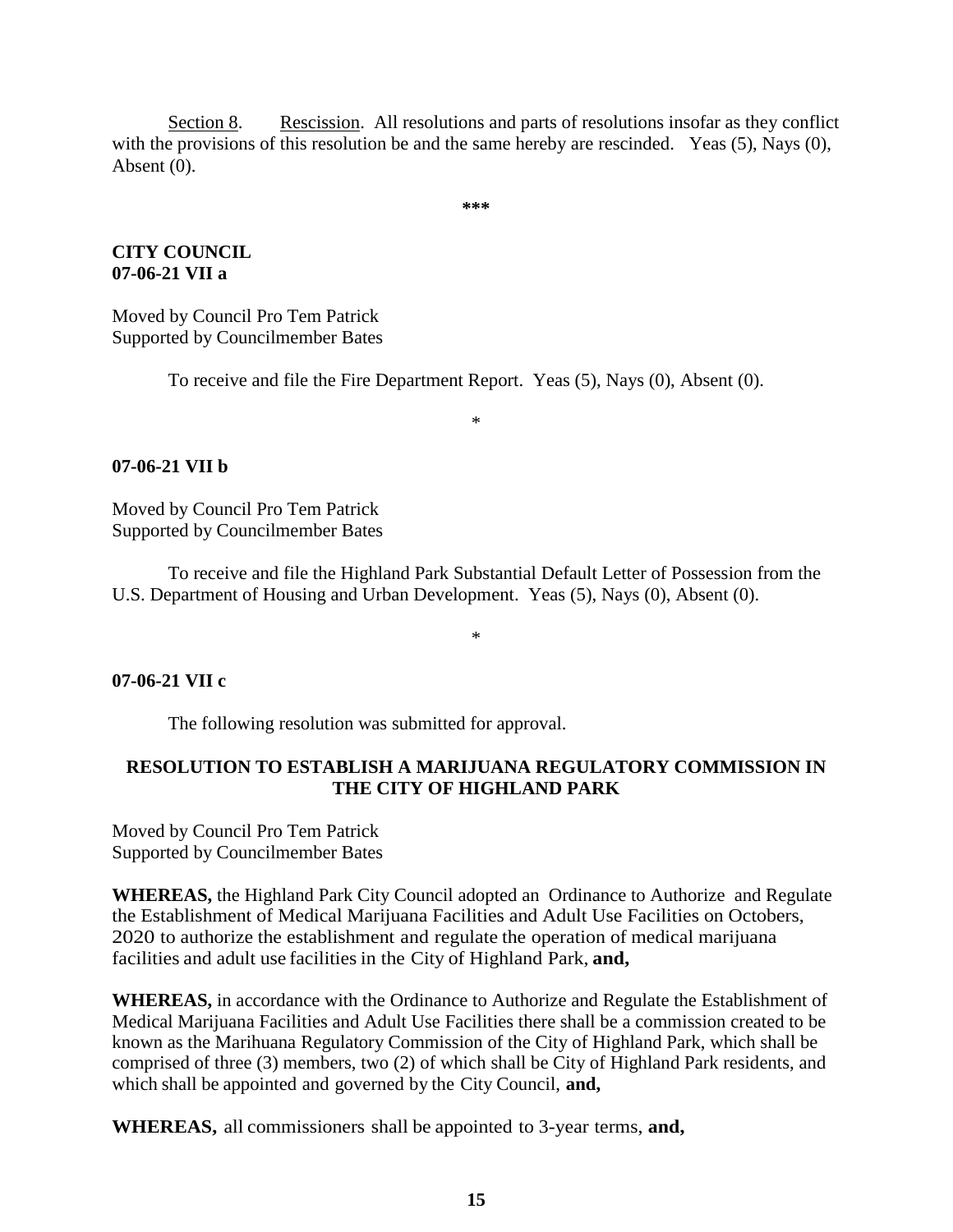**WHEREAS,** the Marihuana Regulatory Commission shall be tasked to report monthly the outcome of all pending grants, applications, community benefits, and community reinvestmentin the City of Highland Park, **and,**

**WHEREAS,** the Marihuana Regulatory Commission shall be tasked to provide monthly reports regarding the status of Marihuana Business applications and operational Marihuana Business in the City of Highland Park, **and,**

**WHEREAS,** the Marihuana Regulatory Commission shall be tasked to coordinate with the Clerk, Police Department, City Attorney's Office, and other City Administration to uphold the integrity of Marihuana Business operations and to ensure that the Marihuana Business licensees adhere to any and all commitments or representations made in its initial or renewalapplication for licensure in the City of Highland Park, **NOW,**

**THEREFORE, BE IT RESOLVED THAT,** the Highland Park City Council approves the appointment to the Marihuana Regulatory Commission for the City of Highland Park beginningon July 19, 2021, as follows:

| <b>Justin Petty</b> | (resident)     | 3-year term ending July 19, 2024 |  |
|---------------------|----------------|----------------------------------|--|
| Joseph Blevins Jr.  | (resident)     | 3-year term ending July 19, 2024 |  |
| Michael Hall        | (non-resident) | 3-year term ending July 19, 2024 |  |

Yeas (4), Nays (1) Councilmember Jackson, Absent (0).

\*

#### **07-06-21 VII d**

The following resolution was submitted for approval.

### **RESOLUTION RETAINING BODMAN PLC AS 3RD PARTY INDEPENDENT ATTORNEY TO ASSIST CITY COUNCIL IN OBTAINING THE CONTRACTUAL INFORMATION BETWEEN THE CITY OF HIGHLAND PARK AND AJAX PAVING INDUSTRIES, INC. AND FOR POTENTIAL LITIGATION RELATED TO THAT CONTRACT IF NECESSARY AND ALLOCATING AND APPROVING FUNDS FOR SAME**

Moved by Council Pro Tem Patrick Supported by Councilmember Bates

**WHEREAS,** the Highland Park City Council previously passed a resolution seeking contractual information related to a purported contract between the City of Highland Park andAjax Paving Industries, Inc. related to Highland Park Property located at the Highland Park DPW yard **AND,**

**WHEREAS,** newly adopted (May 2019) Highland Park City Charter that was supported by Mayor Hubert Yopp clearly states in Chapter 13: Contracts; Section 13-1 Authority of City Council, that the Power to make contracts on behalf of the City is vested in the City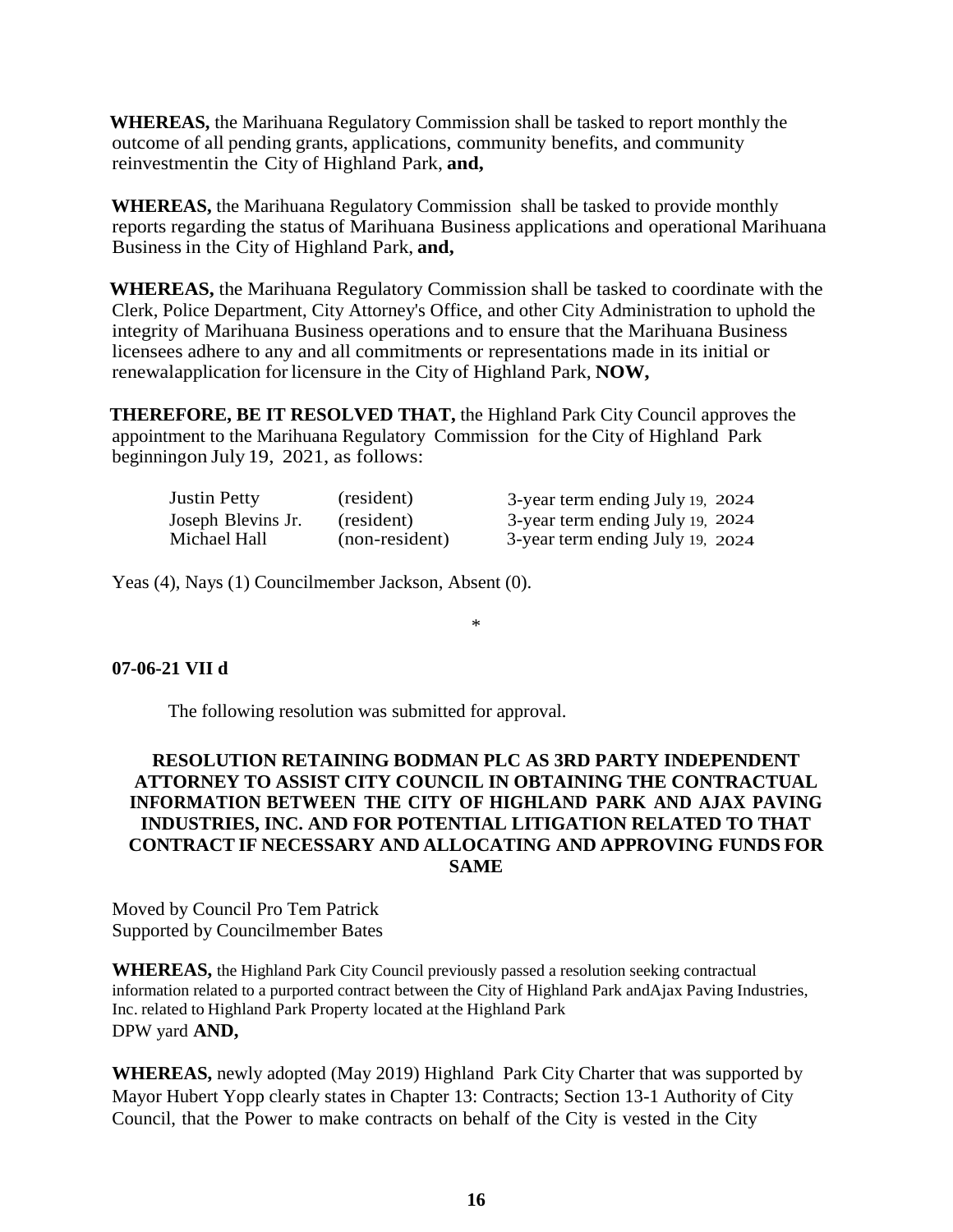Council. All contracts except otherwise provided by the ordinance in accordance with the provisions of Section 13-2 hereof, shall be authorized by the City Council and shall be signed on behalf of theCity by the Mayor and the Clerk. **AND,**

**WHEREAS,** the City Charter also clearly states in Chapter 13: Contracts; Section 13- 3: d, that All bids, required by ordinance, for the purchase of personal property, and for contracts for improvements or services shall be opened in public in the City Council room by the Clerk at the time designated in the notice and shall be reported by him to the City Council at its nextmeeting. **AND,**

**WHEREAS,** The Highland Park City Council has repeatedly requested production of the Ajax contractual information and has corresponded with the City Attorney Terry Ford about obtaining that contractual information and the City Attorney has stated that the Ajax contractual information should be provided to the Highland Park City Council, and yet no Ajax contractual information has been forthcoming or provided to the Highland Park City Council, **AND,**

**WHEREAS,** The Highland Park City Council is now retaining Bodman PLC to pursue the production of the Ajax contractual information and to pursue litigation if such information is not provided or, if such information is provided, and the contract is determined to be illegal, **AND**,

**WHEREAS,** the Highland Park City Council determines that this is a "Bona FideDispute" under Chapter 7; Section 7-5; Letter (c) and authorizes Bodman, PLC to act in accordance with this resolution and seek the production of the Ajax contractual information and to commence and pursue litigation as necessary related to that Ajax contract and information, **NOW,**

**THEREFORE**, **BE IT RESOLVED,** consistent with the aforementioned, the Highland Park City Council will retain the Bodman PLC Law Firm, located at 1901 St Antoine Street Detroit, MI 48226, as independent, 3rd Party Attorneys for legal representation through its municipal powers outlined in Chapter 7; Section 7-5 Letter (c), "In the case of a 'bona fide' dispute between City officers as to their official duties or in other special situations, the City Council shall employ a special attorney for such purposes as it designates" and the Highland Park City Council authorizes and approves an allocated initial sum of \$20,000.00 in payment for the services referenced herein. This Resolution is not limited to a singular 'bona fide' dispute and determines that the Highland Park City Council shall exercise this right under the provision sallowable within the City Charter. Yeas (4), Nays (1) Councilmember Jackson, Absent (0).

\*

#### **07-06-21 VII e**

The following resolution was submitted for approval.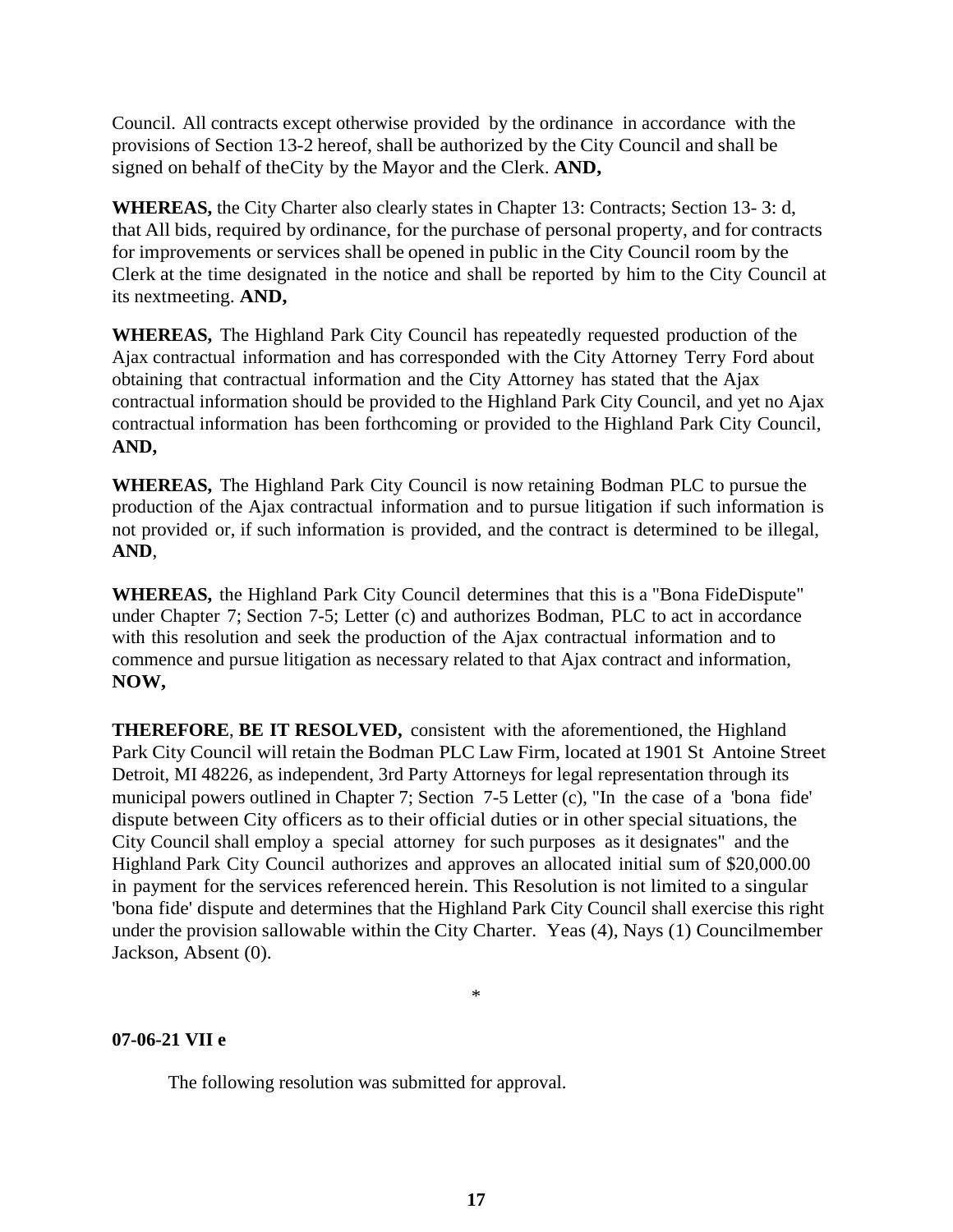### **RESOLUTION RETAINING BODMAN PLC AS 3RD PARTY INDEPENDENT ATTORNEY TO ASSIST CITY COUNCIL AND COUNCILMAN RODNEY PATRICK IN REPRESENTING THE CITY COUNCIL AND COUNCIL MEMBER PATRICK IN THE QUO WARRANTO ACTION BROUGHT BY TEMEKO MANICA**

Moved by Councilmember Bates Supported by Councilmember Armstrong

**WHEREAS**, Temeko Manica has brought a Quo Warranto action, through her attorney Andrew Paterson, alleging that Council Member Patrick should not have been certified as a candidate for City Council in the November 2019 election and attempting to remove Council Member Patrick from his seat on City Council, **AND**,

**WHEREAS**, the claims are unwarranted, unsupported and legally improper and the City Council and Council Member Patrick seek to defend and obtain dismissal of the claims, **AND**,

**WHEREAS**, The Highland Park City Council and Council Member Patrick are now retaining Bodman PLC to represent both the Highland Park City Council and Council Member Patrick to defend them and to raise any and all defenses and any and all available counter-claims and to represent both in Wayne County Case No. 21-008122, **AND**,

**WHEREAS**, the Highland Park City Council determines that this is a "Bona Fide Dispute" under Chapter 7; Section 7-5; Letter (c) and authorizes Bodman, PLC to act in accordance with this resolution and defend the interests of the Highland Park City Council and Council Member Patrick in the Quo Warranto action described above. **NOW**,

**THEREFORE BE IT RESOLVED, c**onsistent with the aforementioned, the Highland Park City Council will and hereby does retain *the Bodman PLC Law Firm, located at 1901 St. Antoine Street, Detroit, MI 48226*, as independent, 3rd Party Attorneys for legal representation in Case No. 21-008122 through its municipal powers outlined in Chapter 7; Section 7-5 Letter (c), "*In the case of a 'bona fide' dispute between City officers as to their official duties or in other special situations, the City Council shall employ a special attorney for such purposes as it designates*" and the Highland Park City Council authorizes and approves an allocated initial sum of \$25,000.00 in payment for the services referenced herein. This Resolution is not limited to a singular 'bona fide' dispute and determines that the Highland Park City Council shall exercise this right under the provisions allowable within the City Charter. Yeas (4), Nays (1) Councilmember Jackson, Absent (0).

**\*\*\***

## **COMMUNITY DEVELOPMENT 07-06-21 VIII a**

The following resolution was submitted for approval.

### **RESOLUTION TO ACCEPT THE MSHDA ROUND 6 NEIGHBORHOOD ENHANCEMENT PROGRAM (NEP) GRANT**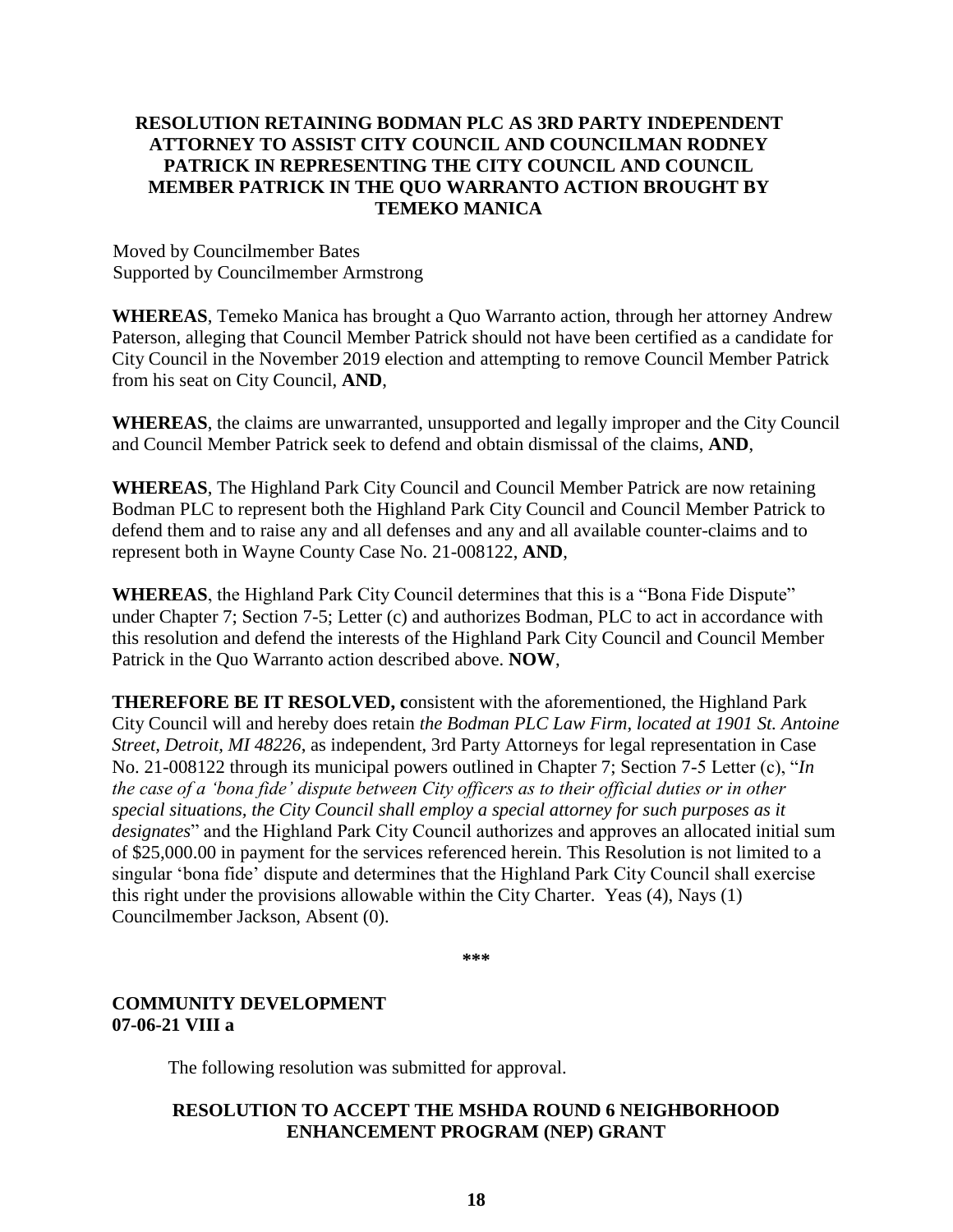Moved by Councilmember Bates Supported by Council Pro Tem Patrick

**WHEREAS,** MSHDA announced Round 6 of the Neighborhood Enhancement Program (NEP) that will provide up to Two Million Dollars in MSHDA funding statewide; and

**WHEREAS,** the grant is intended for exterior housing enhancements/renovations and public amenities enhancements; and

**WHEREAS,** on 3/1/21 the City approved the resolution to apply for the Neighborhood Enhancement Program (NEP) Round 6; and

**WHEREAS,** the grant program was reviewed in the 4/19/21 City Council workshop; and

**WHEREAS,** the Regional Program Administrator stated that Highland Park was one of the few cities to receive the max grant of \$75,000 for external renovations to homes on California Street (which is in an opportunity zone) and to complete the financing of the fitness court behind the gym.

**NOW, THEREFORE, BE IT RESOLVED,** that the City approves the acceptance of the NeighborhoodEnhancement Program (NEP) Round 6 Grant. Yeas (5), Nays (0), Absent (0).

\*

#### **07-06-21 VIII b**

The following resolution was submitted for approval.

## **RESOLUTION TO SELL THE VACANT COMMERCIAL SIDE LOT AT 53 VICTOR TO THE ADJACENT PROPERTY OWNER AT 65 VICTOR**

Moved by Council Pro Tem Patrick Supported by Councilmember Armstrong

To remove the above item from the agenda Yeas (4), Nays (1) Councilmember Jackson, Absent (0).

\*

#### **07-06-21 VIII c**

The following resolution was submitted for approval.

#### **RESOLUTION TO SELL THE VACANT RESIDENTIAL SIDE LOT AT 142 LOUISE TO THE ADJACENT PROPERTY OWNER AT 144 LOUISE**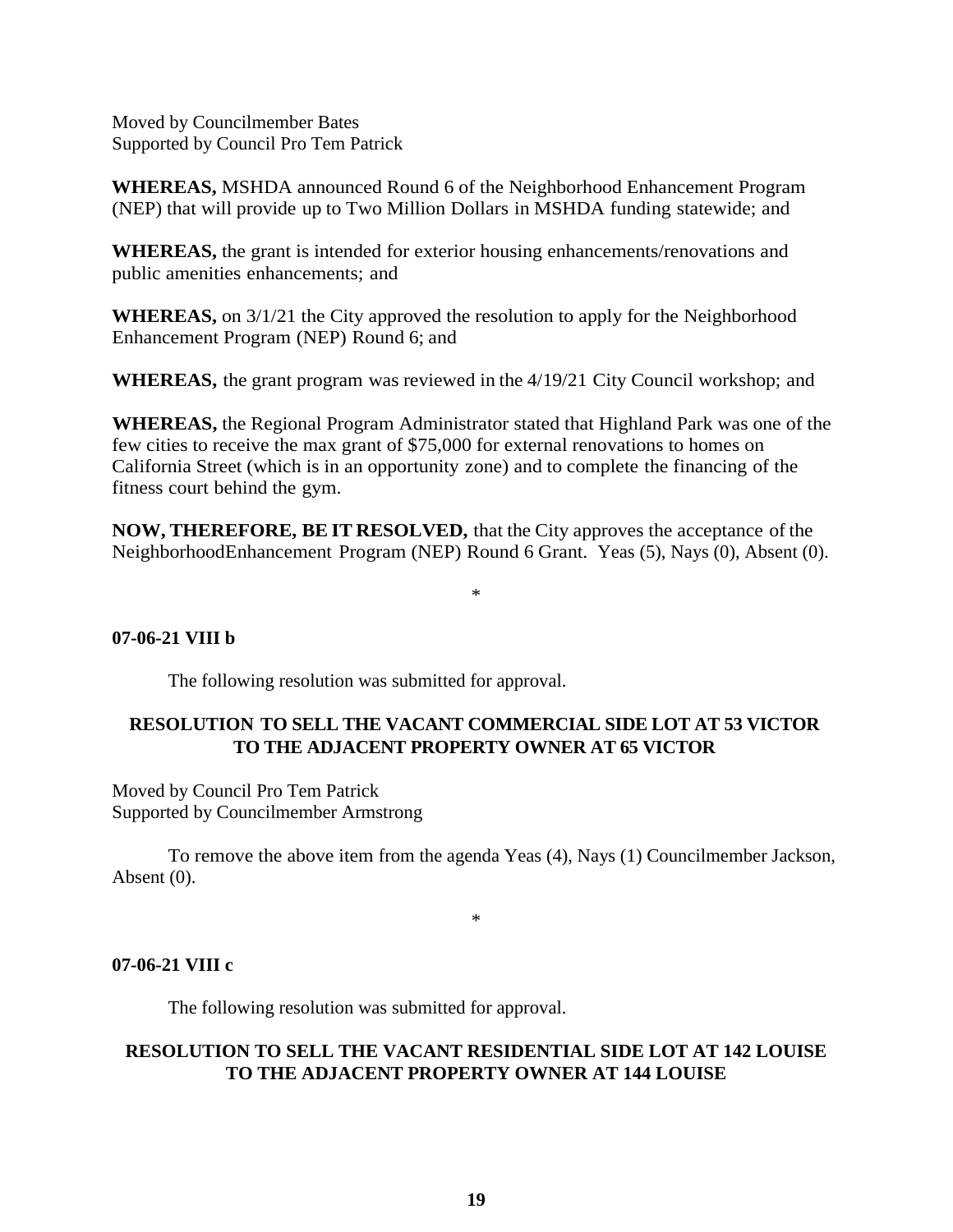Moved by Councilmember Armstrong Supported by Council Pro Tem Patrick

**WHEREAS,** The City of Highland Park holds in its inventory a surplus of City- owned parcels that are not producing a taxable, habitable and general benefit to the City and its residents; and

**WHEREAS,** it is the goal of the City to decrease the number of city-owned parcels and return them to productive use; and

**WHEREAS,** the City of Highland Park is the owner of the vacant side lot at 142 Louise, (vacant lot adjacent to resident's property); and

**WHEREAS,** upon the payment of all fees have been previously paid, and required clearances obtained from the Water Department, Treasurer, City Engineer, CED and Legal Departments are signed off and ready to purchase; and

**NOW, THEREFORE, BE IT RESOLVED,** that the City Council approves the sale of the vacant residential lot located in Highland Park, Ml at the cost of \$500. Yeas (5), Nays (0), Absent (0).

\*

### **07-06-21 VIII d**

The following resolution was submitted for approval.

### **RESOLUTION TO SELL THE VACANT RESIDENTIAL SIDE LOT AT 63 PILGRIM TO THE ADJACENT PROPERTY OWNER AT 55 PILGRIM**

Moved by Councilmember Armstrong Supported by Councilmember Bates

**WHEREAS,** The City of Highland Park holds in its inventory a surplus of City- owned parcels that are not producing a taxable, habitable and general benefit to the City and its residents; and

**WHEREAS,** it is the goal of the City to decrease the number of city-owned parcels and return them to productive use; and

**WHEREAS,** the City of Highland Park is the owner of the vacant side lot at 63 Pilgrim, (vacant lot adjacent to resident's property); and

**WHEREAS,** upon the payment of all fees have been previously paid, and required clearances obtained from the Water Department, Treasurer, City Engineer, CED and Legal Departments are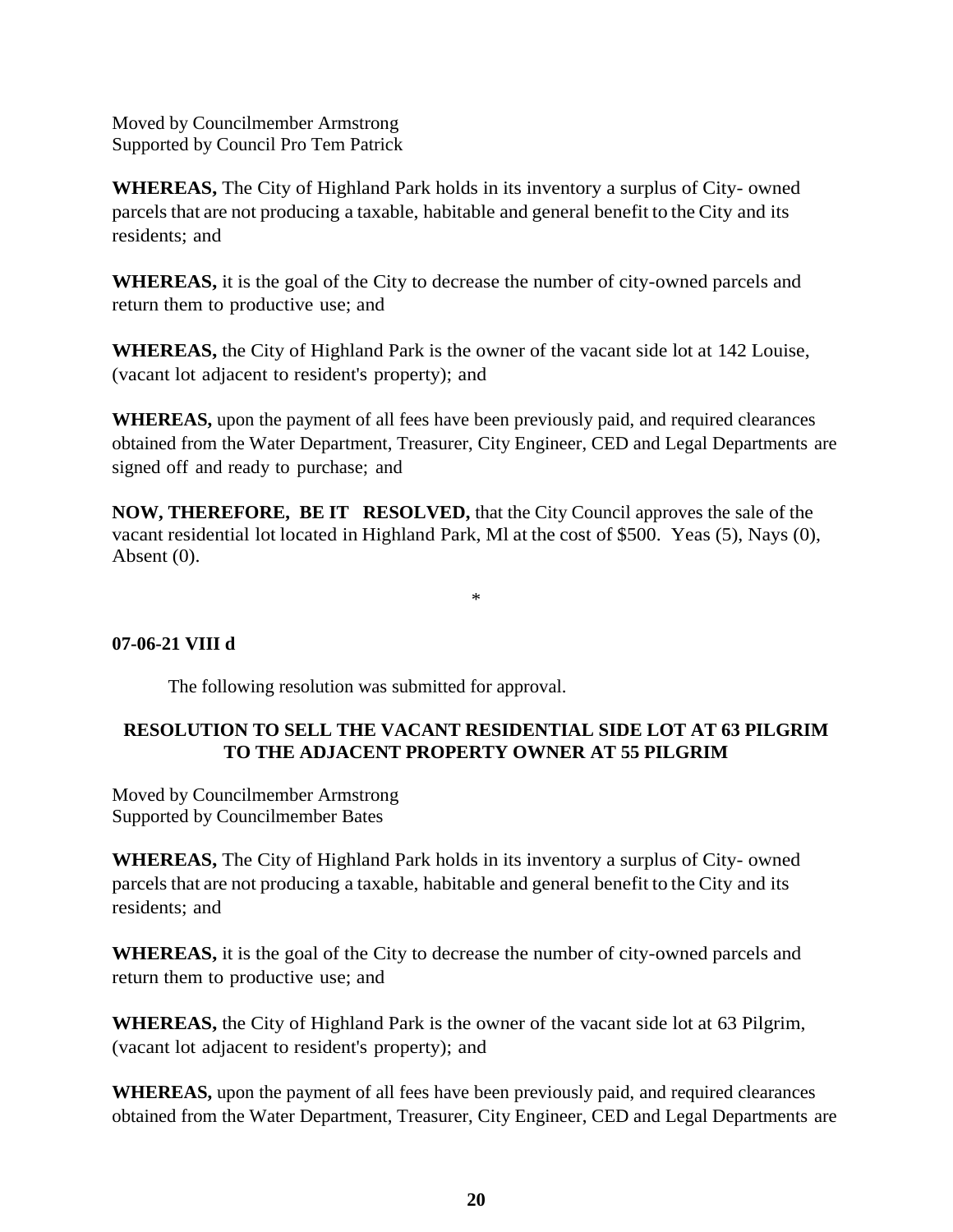signed off and ready to purchase; and

**NOW, THEREFORE, BE IT RESOLVED,** that the City Council approves the sale of the vacant residential lot located in Highland Park, Ml at the cost of \$500. Yeas (5), Nays (0), Absent (0).

\*

### **07-06-21 VIII e**

The following resolution was submitted for approval.

### **RESOLUTION TO SELL THE VACANT RESIDENTIAL SIDE LOT AT 185 RICHTON TO THE ADJACENT PROPERTY OWNER AT 181 RICHTON**

Moved by Councilmember Bates Supported by Councilmember Armstrong

**WHEREAS,** The City of Highland Park holds in its inventory a surplus of City- owned parcels that are not producing a taxable, habitable and general benefit to the City and its residents; and

**WHEREAS,** it is the goal of the City to decrease the number of city-owned parcels and return them to productive use; and

**WHEREAS,** the City of Highland Park is the owner of the vacant side lot at 185 Richton, (vacant lot adjacent to resident's property); and

**WHEREAS,** upon the payment of all fees have been previously paid, and required clearances obtained from the Water Department, Treasurer, City Engineer, CED and Legal Departments are signed off and ready to purchase; and

**NOW, THEREFORE, BE IT RESOLVED,** that the City Council approves the sale of the vacant residential lot located in Highland Park, Ml at the cost of \$500. Yeas (5), Nays (0), Absent (0).

\*

#### **07-06-21 VIII f**

The following resolution was submitted for approval.

### **RESOLUTION TO SELL THE VACANT RESIDENTIAL SIDE LOT AT 45 DORIS TO THE ADJACENT PROPERTY OWNER AT 47 DORIS**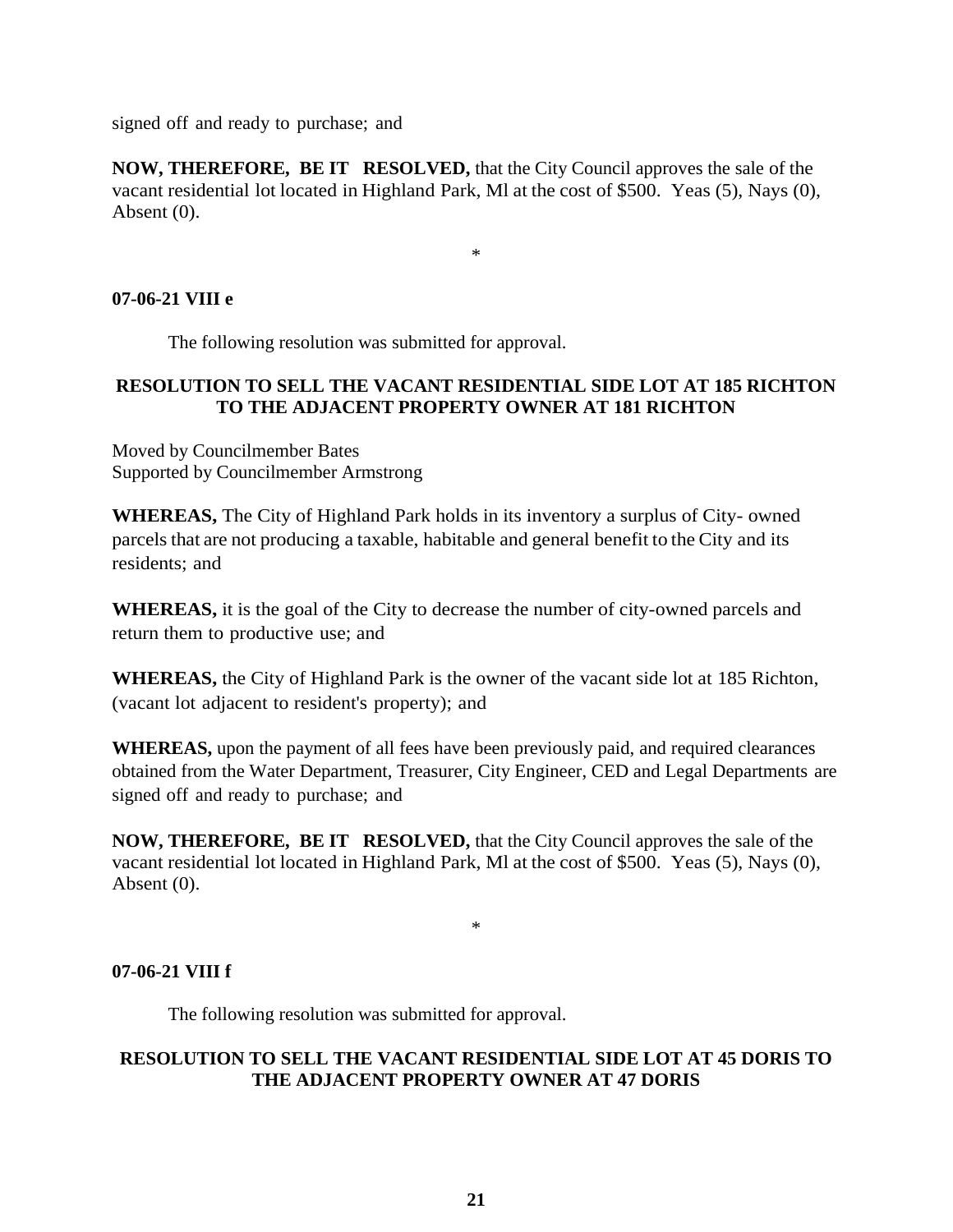Moved by Council Pro Tem Patrick Supported by Councilmember Armstrong

**WHEREAS,** The City of Highland Park holds in its inventory a surplus of City- owned parcels that are not producing a taxable, habitable and general benefit to the City and its residents; and

**WHEREAS,** it is the goal of the City to decrease the number of city-owned parcels and return them to productive use; and

**WHEREAS,** the City of Highland Park is the owner of the vacant side lot at 45 Doris, (vacant lot adjacent to resident's property); and

**WHEREAS,** upon the payment of all fees have been previously paid, and required clearances obtained from the Water Department, Treasurer, City Engineer, CED and Legal Departments are signed off and ready to purchase; and

**NOW, THEREFORE, BE IT RESOLVED,** that the City Council approves the sale of the vacant residential lot located in Highland Park, Ml at the cost of \$500. Yeas (5), Nays (0), Absent (0).

\*

### **07-06-21 VIII g**

The following resolution was submitted for approval.

## **RESOLUTION TO SELL THE VACANT RESIDENTIAL SIDE LOT AT 350 MOSS TO THE ADJACENT PROPERTY OWNER AT 348 MOSS**

Moved by Councilmember Bates Supported by Councilmember Armstrong

**WHEREAS,** The City of Highland Park holds in its inventory a surplus of City- owned parcels that are not producing a taxable, habitable and general benefit to the City and its residents; and

**WHEREAS,** it is the goal of the City to decrease the number of city-owned parcels and return them to productive use; and

**WHEREAS,** the City of Highland Park is the owner of the vacant side lot at 350 Moss, (vacant lot adjacent to resident's property); and

**WHEREAS,** upon the payment of all fees have been previously paid, and required clearances obtained from the Water Department, Treasurer, City Engineer, CED and Legal Departments are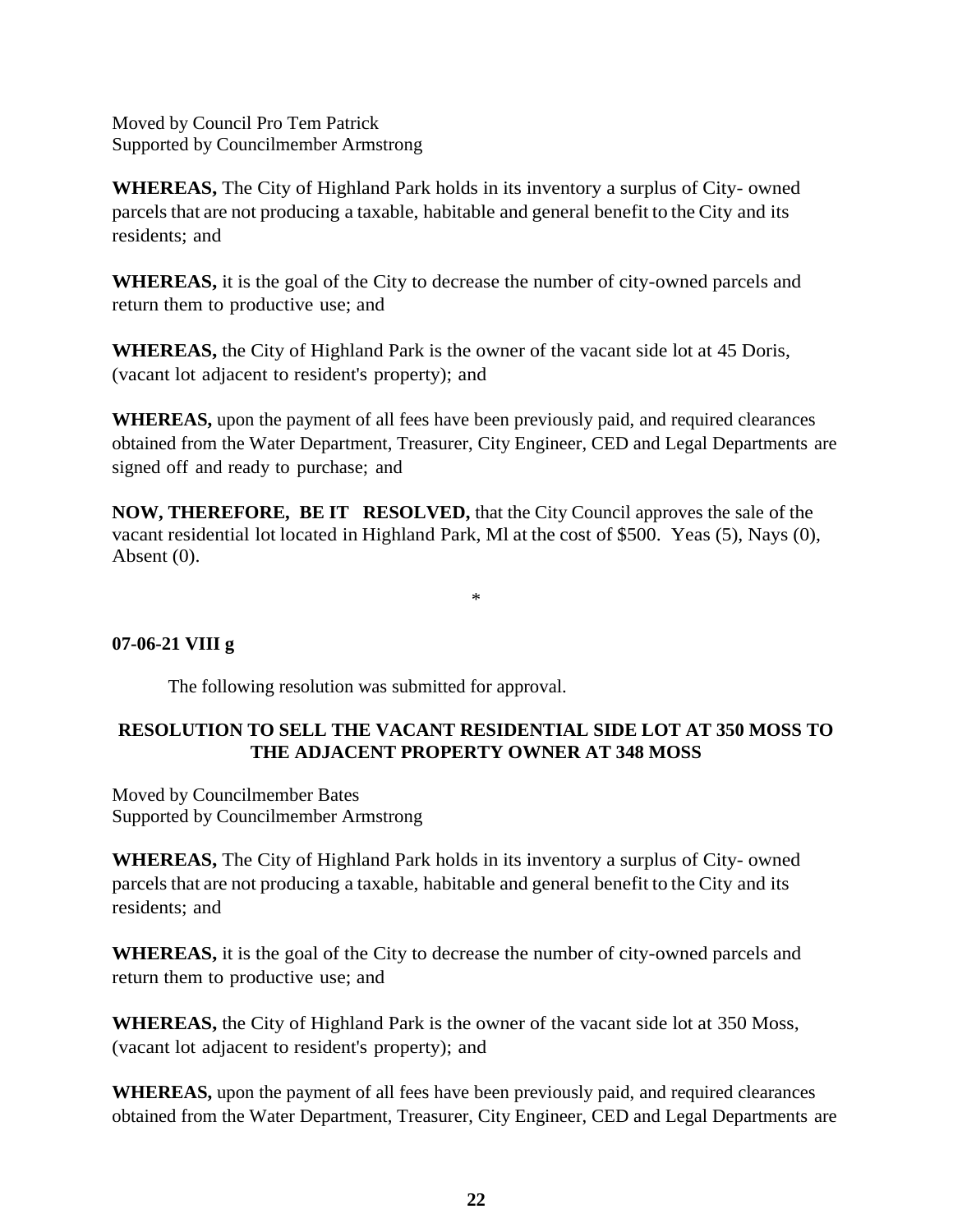signed off and ready to purchase; and

**NOW, THEREFORE, BE IT RESOLVED,** that the City Council approves the sale of the vacant residential lot located in Highland Park, Ml at the cost of \$500. Yeas (5), Nays (0), Absent (0).

\*

### **07-06-21 VIII h**

The following resolution was submitted for approval.

### **RESOLUTION TO SELL THE VACANT RESIDENTIAL SIDE LOT AT 233 PILGRIM TO THE ADJACENT PROPERTY OWNER AT 229 PILGRIM**

Moved by Councilmember Armstrong Supported by Councilmember Bates

**WHEREAS,** The City of Highland Park holds in its inventory a surplus of City- owned parcels that are not producing a taxable, habitable and general benefit to the City and its residents; and

**WHEREAS,** it is the goal of the City to decrease the number of city-owned parcels and return them to productive use; and

**WHEREAS,** the City of Highland Park is the owner of the vacant side lot at 233 Pilgrim, (vacant lot adjacent to resident's property); and

**WHEREAS,** upon the payment of all fees have been previously paid, and required clearances obtained from the Water Department, Treasurer, City Engineer, CED and Legal Departments are signed off and ready to purchase; and

**NOW, THEREFORE, BE IT RESOLVED,** that the City Council approves the sale of the vacant residential lot located in Highland Park, Ml at the cost of \$500. Yeas (5), Nays (0), Absent (0).

\*

#### **07-06-21 VIII i**

The following resolution was submitted for approval.

### **RESOLUTION TO SELL THE VACANT RESIDENTIAL SIDE LOT AT 140 AVALON TO THE ADJACENT PROPERTY OWNER AT 142 AVALON**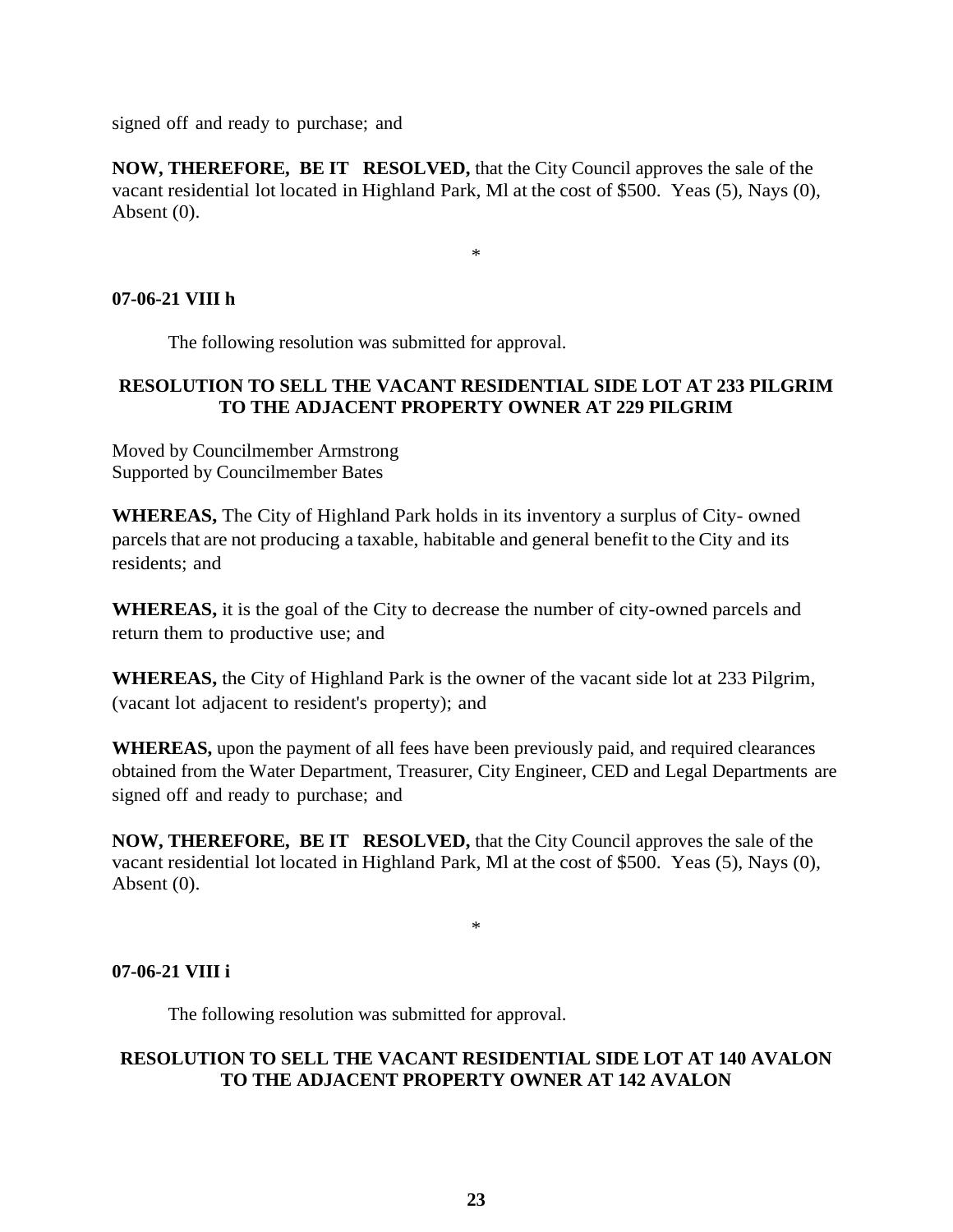Moved by Council Pro Tem Patrick Supported by Councilmember Bates

**WHEREAS,** The City of Highland Park holds in its inventory a surplus of City- owned parcels that are not producing a taxable, habitable and general benefit to the City and its residents; and

**WHEREAS,** it is the goal of the City to decrease the number of city-owned parcels and return them to productive use; and

**WHEREAS,** the City of Highland Park is the owner of the vacant side lot at 144 Avalon, (vacant lot adjacent to resident's property); and

**WHEREAS,** upon the payment of all fees have been previously paid, and required clearances obtained from the Water Department, Treasurer, City Engineer, CED and Legal Departments are signed off and ready to purchase; and

**NOW, THEREFORE, BE IT RESOLVED,** that the City Council approves the sale of the vacant residential lot located in Highland Park, Ml at the cost of \$500. Yeas (5), Nays (0), Absent (0).

**\*\*\***

### **POLICE 07-06-21 IX**

### **RESOLUTION TO ACCEPT DOJ GRANT VIA WAYNE COUNTY**

Moved by Councilmember Bates Supported by Councilmember Armstrong

T **WHEREAS,** in August 2020, Wayne County notified Highland Park that it was being awarded a DOJ grant in the amount of \$10,880; and

**WHEREAS,** Highland Park notified Wayne County that the funds would be used for upfitting the new police vehicle that was paid for with funds from the Highland Park DOJ grant received in June 2020; and

**WHEREAS,** Wayne County delivered the required paperwork to complete the grant in June 2021.

**NOW, THEREFORE, BE IT RESOLVED, th**at the City approves the acceptance of the \$10,880 DOJ grant awarded via Wayne County to be used to upfit a police vehicle. Yeas (5), Nays (0), Absent (0).

**\*\*\***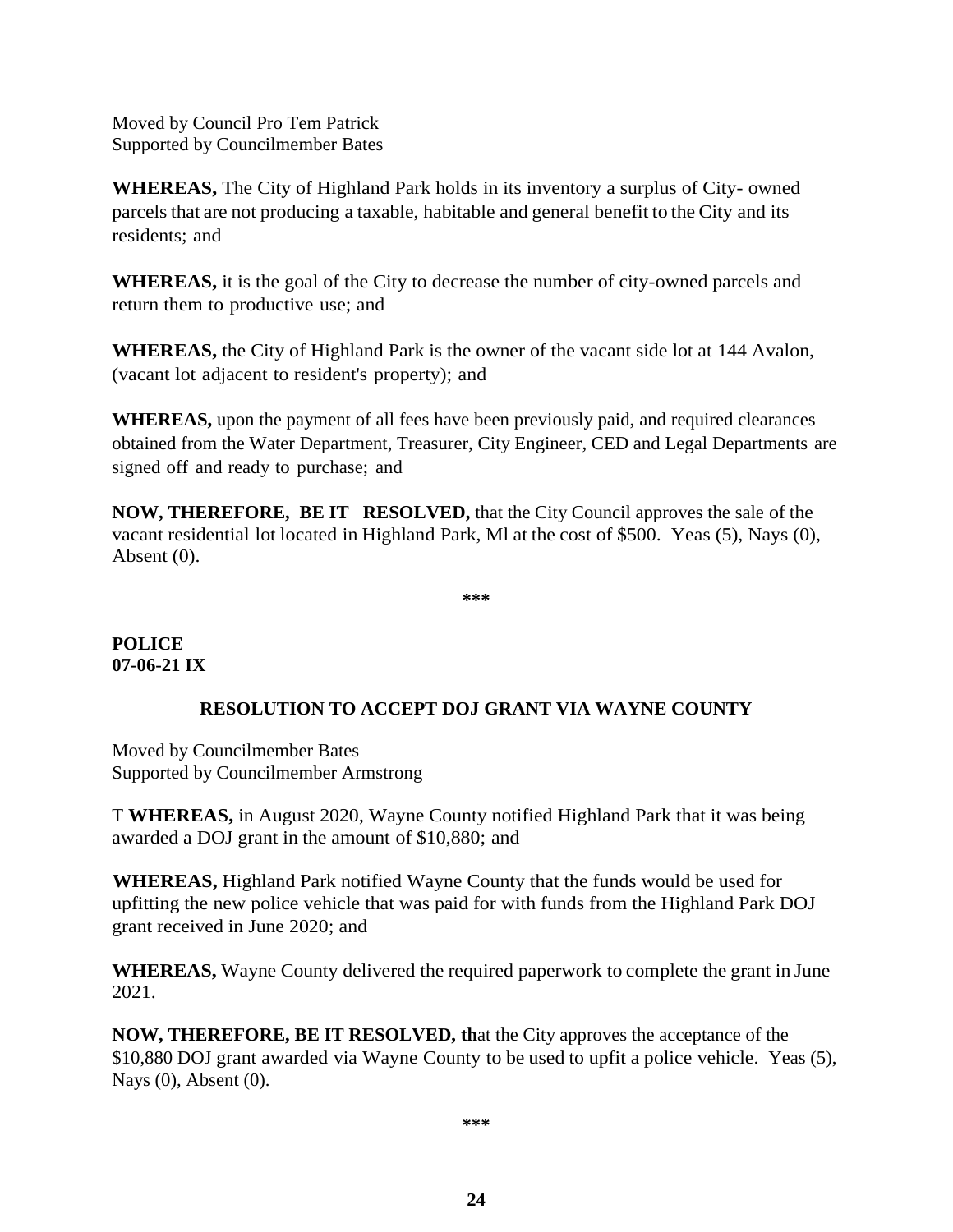# **ADJOURNMENT**

Moved by Council Pro Tem Patrick Supported by Councilmember Armstrong

To adjourn the meeting, motion carried, meeting adjourned at 8:08p.m.